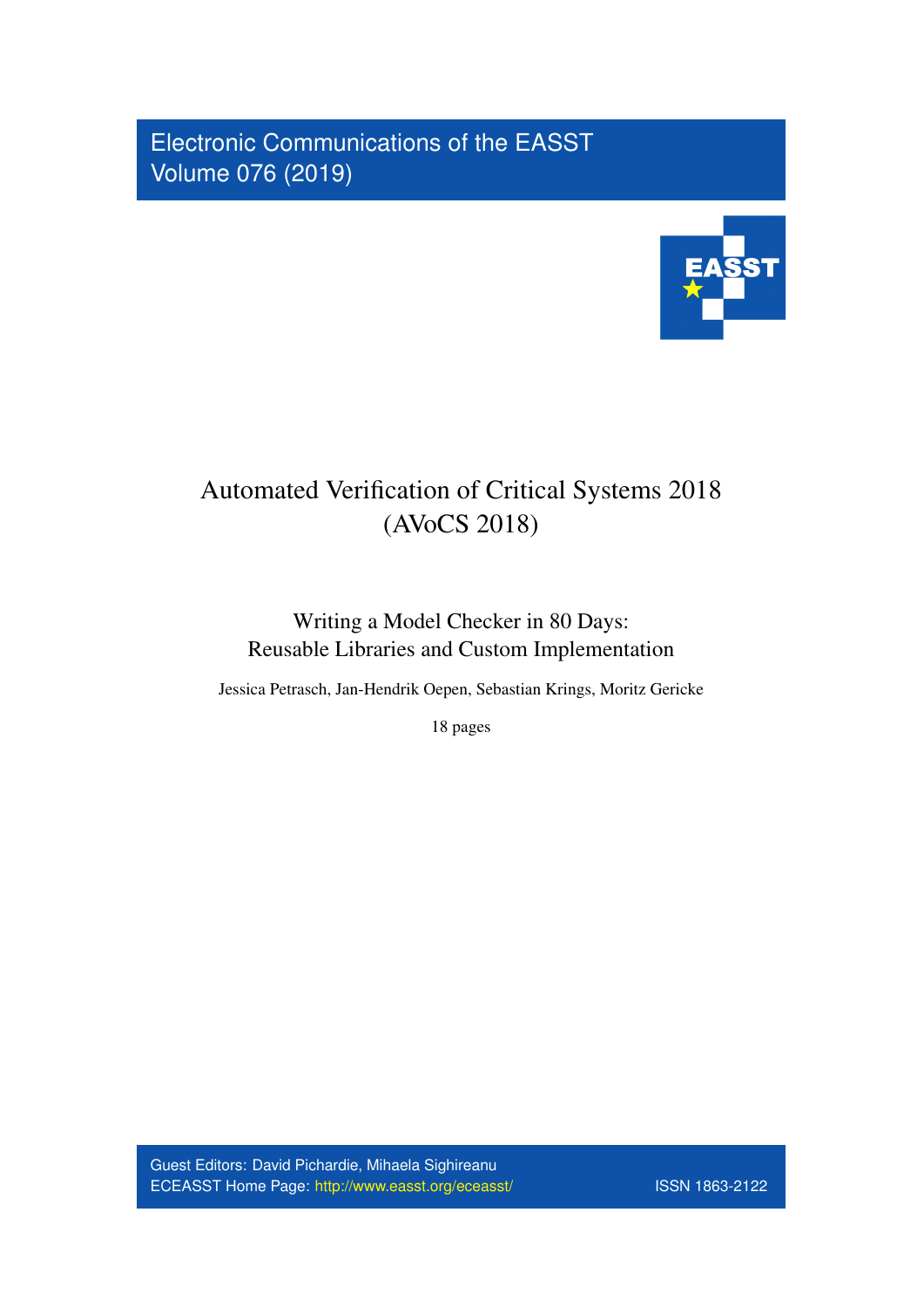

# Writing a Model Checker in 80 Days: Reusable Libraries and Custom Implementation

Jessica Petrasch, Jan-Hendrik Oepen, Sebastian Krings, Moritz Gericke

Institut für Informatik, Universität Düsseldorf Universitätsstr. 1, D-40225 Düsseldorf {jessica.petrasch,jan-hendrik.oepen,moritz.gericke}@hhu.de krings@cs.uni-duesseldorf.de

Abstract: During a course on model checking we developed BMoth, a full-stack model checker for classical B, featuring both explicit-state and symbolic model checking. Given that we only had a single university term to finish the project, a particular focus was on reusing existing libraries to reduce implementation workload.

In the following, we report on a selection of reusable libraries, which can be combined into a prototypical model checker relatively easily. Additionally, we discuss where custom code depending on the specification language to be checked is needed and where further optimization can take place. To conclude, we compare to other model checkers for classical B.

Keywords: Model Checking, SMT Solving, Libraries, University Course

# 1 Introduction and Motivation

During a course on model checking we developed BMoth, a prototypical model checker for classical B [\[Abr96\]](#page-16-0). BMoth is based on a translation to SMT-LIB, using the well-known SMT solver Z3 [\[MB08\]](#page-18-0) as backend. Our model checker is mostly written in Java and a clean-room implementation not built upon other model checkers. This allows us to use BMoth as a secondary toolchain for other B method tools. BMoth's source code, benchmarks used in this article and further information can be found on [https://github.com/bmoth-mc.](https://github.com/bmoth-mc)

A typical university course on model checking features different techniques such as explicitstate and symbolic model checking as well as temporal model checking, e.g., using LTL formulas. All algorithms and techniques discussed in the lectures were supposed to be at least rudimentarily implemented by the students in the programming project, whereas parser and type checker were given by the tutors. To achieve the goal of developing the full model checker during a single university term, we focused on the integration of different publicly available general purpose libraries. The course itself has been documented individually [\[KKS19\]](#page-17-0), this article mainly deals with the technical details of the model checker we implemented.

We believe that our selection of libraries and their composition can be useful to other developers and help developing model checkers for new languages. To do so, the following article

• introduces the B language and some of its key concepts,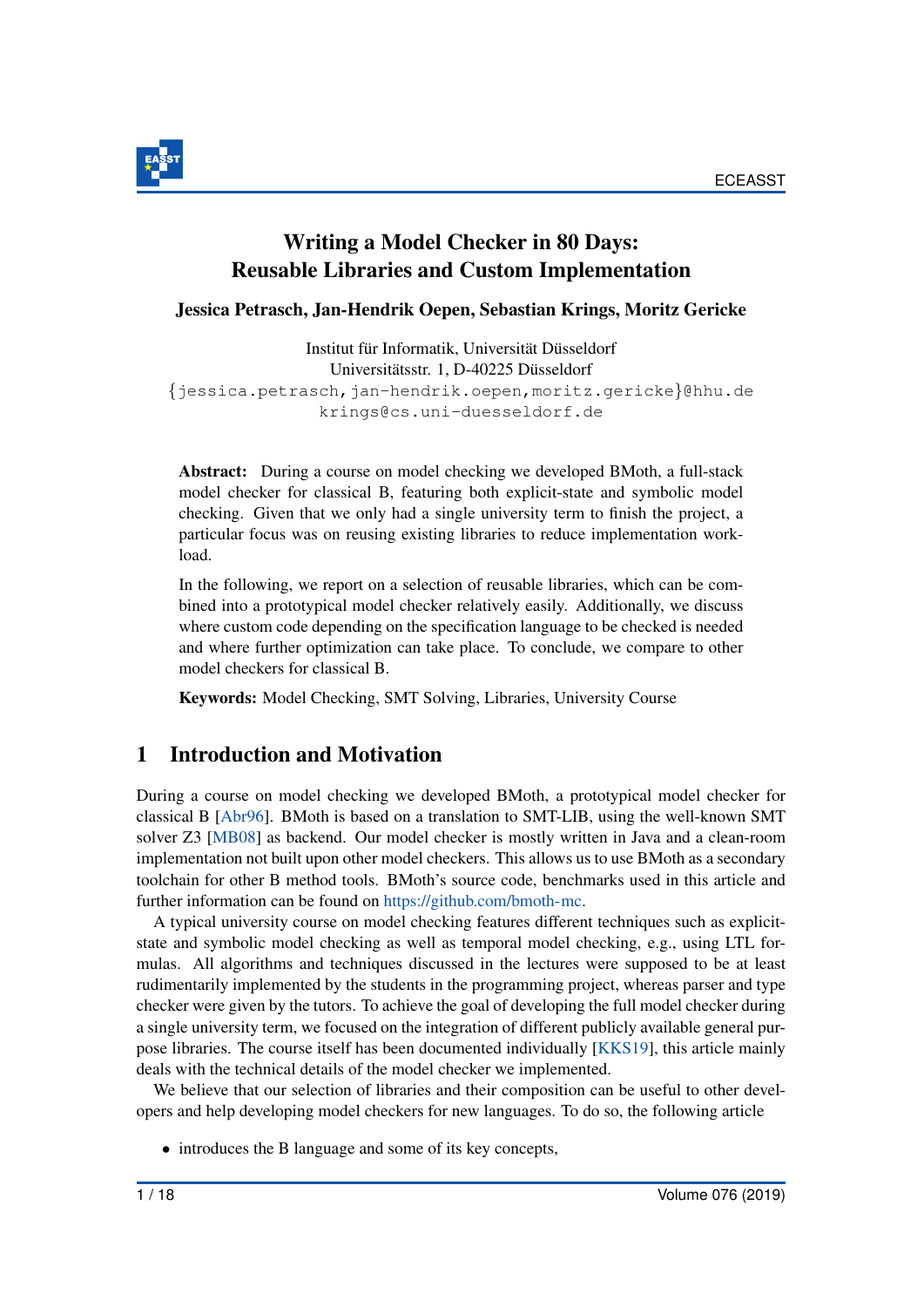

- identifies several publicly available libraries that can be used to implement various parts of a typical model checker,
- highlights how these libraries can be integrated,
- exemplarily discusses language-dependent implementation on top, and
- evaluates BMoth by comparing to the state-of-the-art model checker PROB.

# 2 A Primer on the B-method

The formal specification language B and the corresponding development method called the Bmethod [\[Abr96\]](#page-16-0) follow the correct-by-construction approach. Their models consist of a set of machines. A machine consists of variable and type definitions together with a predicate describing the initial states. By defining machine operations, one is able to specify transitions between states. A machine operation has a unique name and consists of B substitutions [\[Abr96\]](#page-16-0) defining the machine state after its execution. An operation can have a precondition allowing or prohibiting execution based on the current state.

Transitions can be non-deterministic and might be nested. Furthermore, B features different constructs that are executed atomically to define operations, ranging from simple variable assignment to if-then-else and while loops as well as parallel execution.

To ensure correctness of a specification, the user can define machine invariants, i.e., safety properties that have to hold in every state. Inside predicates and expressions, one can make use of a multitude of high-level language constructs featuring arithmetics, set logic and set comprehensions, sequences, as well as existential and universal quantification.

Besides using data types explicitly provided by the B language, one can define custom types in the form of sets. A set is defined by a unique name and may be initialized by a finite enumeration of distinct elements. Sets not enumerated are called deferred sets which are assumed to be nonempty and finite.

Below, we focus on classical B [\[Abr96\]](#page-16-0), but our approach also works for Event-B [\[Abr10\]](#page-16-1) and could be extended to other state-based specification languages such as  $TLA<sup>+</sup> [Lam94]$  $TLA<sup>+</sup> [Lam94]$ . While a simpler language than B would certainly be a more appropriate target for a university course, we decided to stick with what is used at our chair. In particular, this allows us to compare to our existing tools and to transfer knowledge gained while developing BMoth.

# 3 Libraries and Tools Used

As stated in the introduction, we focused on integrating different reusable libraries, avoiding to reinvent the wheel as much as possible. Below, we introduce the libraries and tools we used and discuss how they contribute to our model checker. [Figure 1](#page-4-0) gives an overview of the libraries and where they are employed.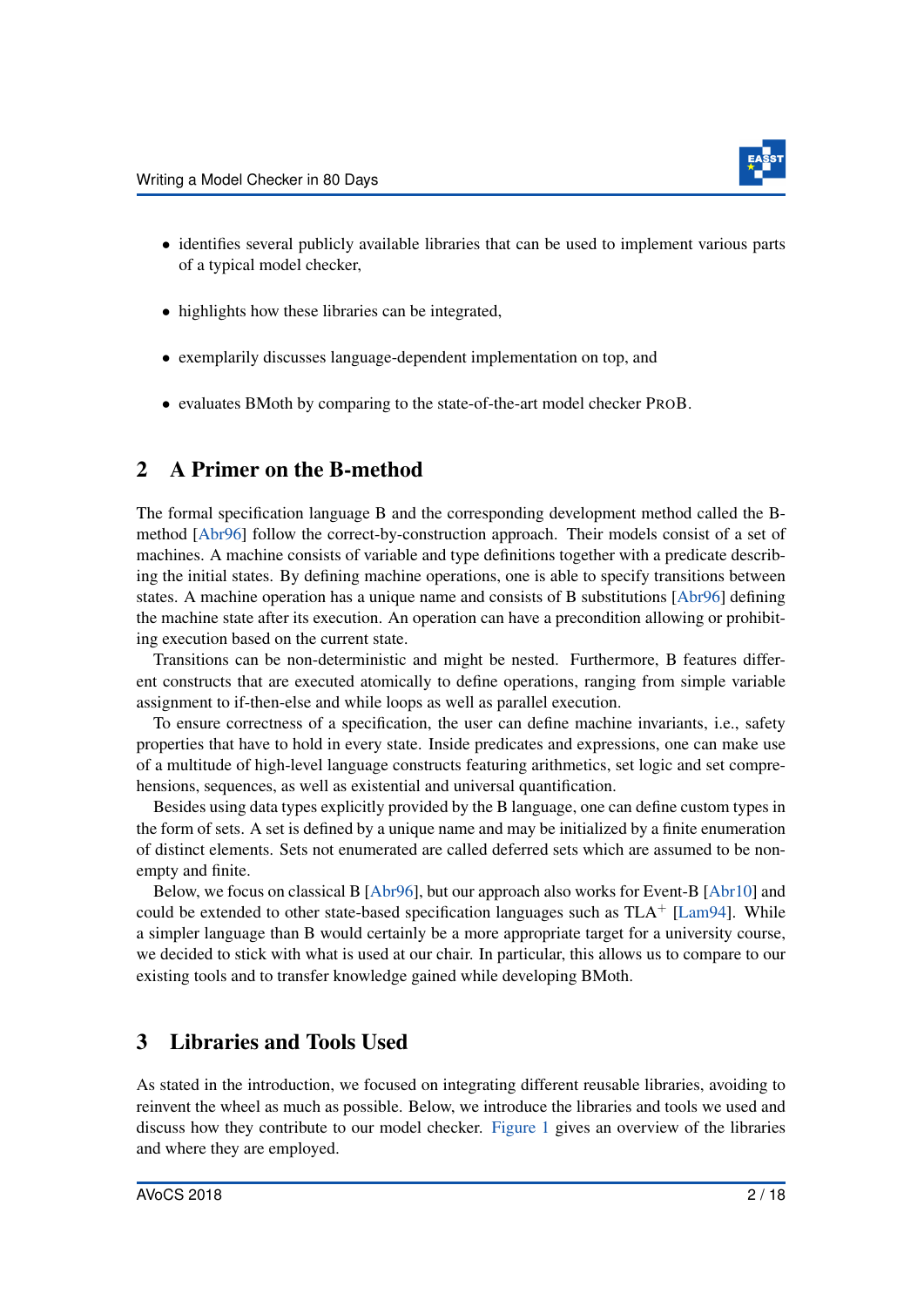

## 3.1 ANTLR

ANTLR [\[Par13\]](#page-18-1) is a parser generator getting a grammar as input. In our case, we were able to closely follow a subset of the B language grammar given by Abrial [\[Abr96\]](#page-16-0). See [Table 1](#page-7-0) for a list of supported and unsupported parts of classical B. ANTLR then automatically generates code, in our case Java classes, for lexing and parsing using accepting finite-state machines.

While parser and lexer are generated automatically, the resulting AST is often too concrete and has to be restructured into a more abstract syntax tree. This is done manually using rewriting rules on top of the generated classes. Details are given in [Subsection 4.1.](#page-4-1)

# 3.2 JGraphT

JGraphT [\[Nav\]](#page-18-2) handles storage of the state space used for explicit-state and LTL model checking. As the state space is just a directed graph, using a general purpose graph library seems appropriate. Furthermore, this allowed us to use efficient (graph focused) algorithms provided by JGraphT for finding shortest paths between two nodes, e.g. an initialisation node and a node occurring after a few steps, and for finding strongly connected components in the state space.

# 3.3 Z3

We use the SMT solver Z3 [\[MB08\]](#page-18-0) as a backend for checking the satisfiability and computing valuations of formulas. This is done both for computing states as well as for invariant checking. Furthermore, for LTL model checking, Z3 computes state transitions in a Büchi automaton. This will be discussed in [Subsection 4.4.](#page-8-0) We connect to Z3 using its Java API.

Of course, Z3 and its input language SMT-LIB do not support all high-level constructs available in B. In consequence, we have to translate B to SMT-LIB. More concrete, we translate into a logic supporting quantifiers, integer arithmetic and set theory. While for most language features the translation can be implemented using a simple AST walker on top of ANTLR, translation is more complicated for others. As an example, we will look at the translation of exponentiation in [Subsection 4.1,](#page-4-1) where we will discuss different translation alternatives and their performance impact.

# 3.4 UI libraries

We decided to create a graphical user interface for more flexibility (especially while testing), as it allows the user to edit machines directly in BMoth. For this GUI we used JavaFX in combination with MvvmFX [\[CM\]](#page-16-2). In particular, we follow the MVVM pattern. To create an efficient editor for B models we used RichTextFX [\[Mik\]](#page-18-3), which also allows custom syntax highlighting.

### 3.5 Infrastructure

For source code management we worked with GitHub. Code quality and performance where surveyed and improved using Travis CI [\[Tra\]](#page-18-4) and SonarQube [\[Son\]](#page-18-5). While not as crucial as using the right set of libraries, infrastructure had a tremendous impact on progress. While GitHub provided us with the means of remote synchronization and project management, Travis CI and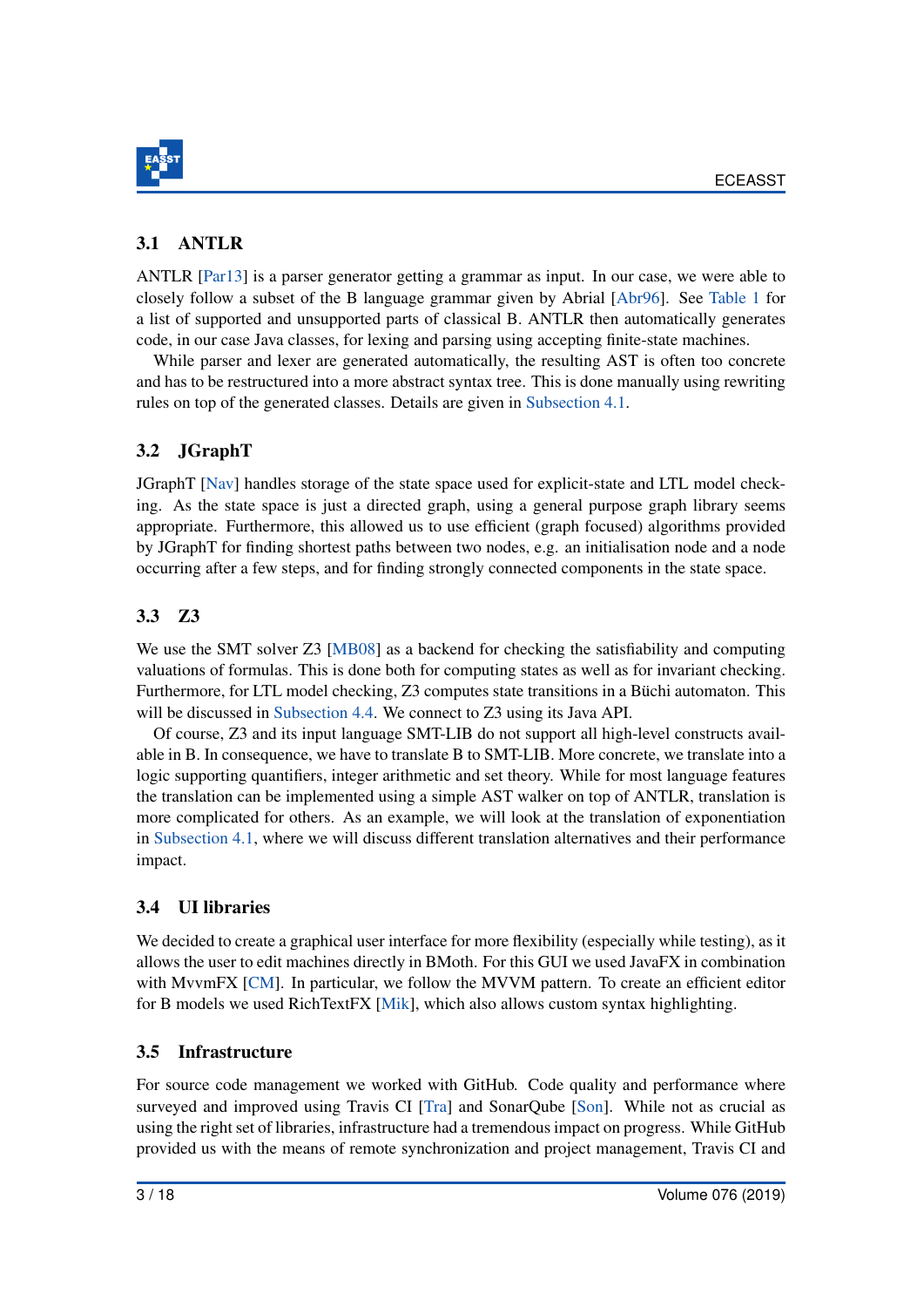<span id="page-4-0"></span>

Figure 1: Architecture overview and libraries used

SonarQube helped us to detect bugs early and thus avoid spending time fixing them. Without the right infrastructure, our project would have been delayed way beyond the scope of a university term.

### 4 Implementation Details

In this section, we will discuss several parts of our implementation, focusing on the libraries used to realize different aspects of our model checker. In particular, we will discuss custom, e.g., language-dependent, implementation where needed.

#### <span id="page-4-1"></span>4.1 Backend and General Translation of B to Z3

A key question within the development process of BMoth was how to connect a suitable backend to the JVM-based parts of the project. Our approach consisted in using the Z3 solver, connected via the Z3 Java API for solving B formulas translated to SMT. In particular, we translate into a logic natively supporting sets and quantifiers.

The underlying logic is in general undecidable, i.e., we have to account for Z3 timing out or returning with an unknown result. However, we often call Z3 on predicates that are at least partially valuated, e.g., when computing successor states to already known states. This can be exploited by using encodings of B into SMT-LIB that perform well on known values. As an example, we will discuss how we encoded exponentiation in [Subsection 4.2.](#page-6-0)

Each input instance of BMoth contains a specification of a machine written in B and a property given as a B or LTL formula to be checked. As of course B and LTL cannot be directly processed by Z3, a translation process from B to an SMT-LIB constraint is needed. An overview of the full translation process is visualized in [Figure 2.](#page-5-0)

If an input instance contains an LTL formula, it is normalized, reducing available features in order to simplify translation rules. LTL conversion is covered in more detail in [Subsection 4.4.](#page-8-0) An input instance may contain both LTL properties (given as separate formula) and B properties (as machine invariants or as separate formula), which will individually be checked by BMoth.

In order to be evaluated, a B predicate is parsed to a concrete syntax tree using the lexer and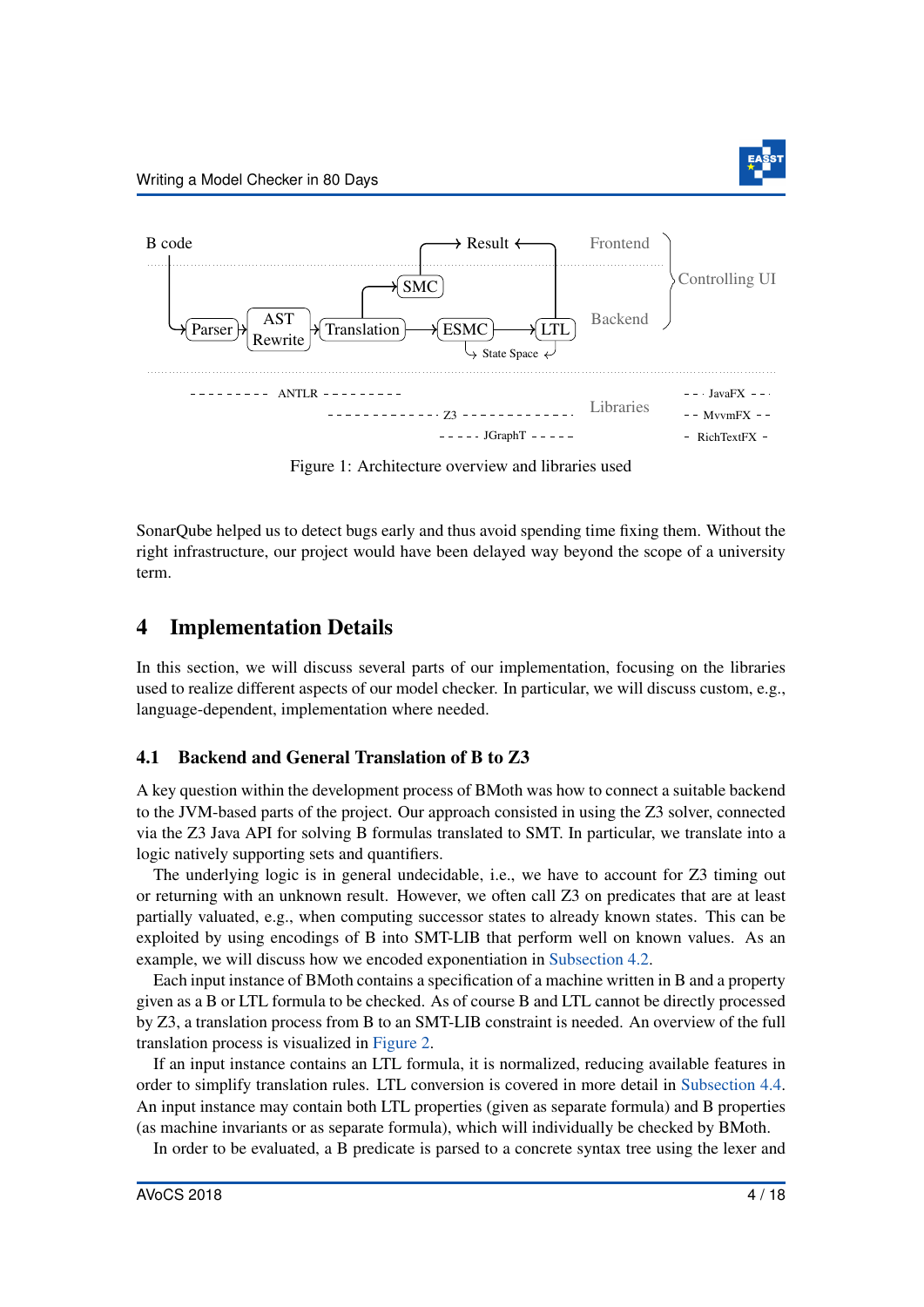

<span id="page-5-0"></span>

Figure 2: Translation process from user input to SMT

parser generated by ANTLR. Afterwards, the CST is simplified to an AST using common compiler construction techniques [\[ASU86\]](#page-16-3). Following, we implemented a syntax-directed translation to SMT-LIB using Z3's Java API.

While the syntax-directed conversion visits each node of the AST and replaces it with an equivalent node of Z3's AST, in some cases additional constraints are generated, e.g., for welldefinedness. Any additional constraints are conjoined appropriately after translation.

The approach chosen allows direct conversion of nodes in many cases, namely where BMoth's B node has a semantically equivalent node in the Z3 AST and no additional constraints are required. Examples are, among others,  $=$ /2,  $\leq$ /2,  $+$ /2,  $-$ /1,  $\in$ /2,  $\subseteq$ /2,  $\cup$ /2 and  $\top$ /0. A counterexample would be the division :/2, which requires an additional constraint, stating that the divisor may not be zero, in B. A significant number of node types can be transformed by simple additions or rewrites. Examples are B's  $\neq$ /2, which corresponds to Z3's ¬(=/2), or ⊂/2, which can be split into  $\land (\neq/2, \subseteq/2)$ .

The AST rewrites are easily implemented on top of the AST provided by ANTLR. [Listing 1](#page-6-1) shows the code used to rewrite  $exp r \in N$  into  $exp r > 0$ . Essentially, we just have to check whether the node to be rewritten has the  $\in$  operator and whether the right argument is N. If so, we return a new AST node with the target predicate, which is inserted into the AST replacing the old node.

Just like formulas, BMoth parses machines into an abstract syntax tree representation before further conversion. Afterwards, before-after-predicates are computed for all operations and Z3 representations of all occurring predicates are precomputed and stored.

Note that there is no closed representation of B's while loops in terms of a before-afterpredicate. The definition given by Abrial [\[Abr96\]](#page-16-0) only states that the loop condition has to evaluate to false in the after state and that the invariant should evaluate to true. The effect of the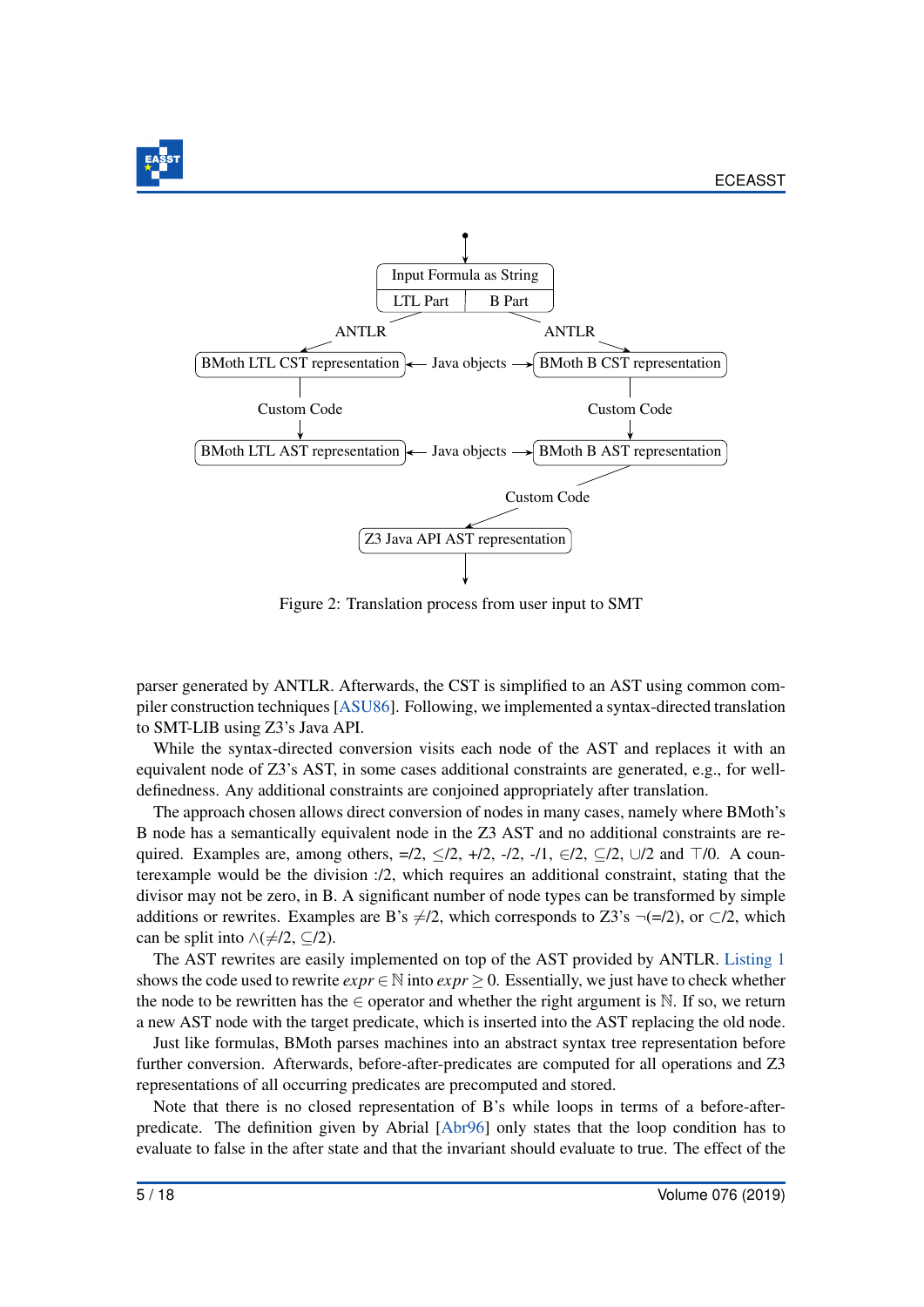

#### Listing 1: AST rewriting

```
if (node.getOperator() == ELEMENT_OF) {
    ExprNode left = node.getExpressionNodes().get(0);
    ExprNode right = node.getExpressionNodes().get(1);
    if (right instance of OperatorNode
        & ((\text{OperatorNode}) \text{ right}) \cdot \text{getOperator}() == \text{NATURAL})return new OperatorWithArgsNode (..., GREATER EQUAL,
             Arrays. as List (left, new NumberNode (\ldots, \text{ ZERO}));
         }
}
return node;
```
loop however has to be computed using a fixpoint operation. In case of BMoth, this means that we cannot model check machines using the current evaluation architecture. However, one could think of a small-step semantic for B, in which the body of a while loop is computed individually until the loop condition eventually evaluates to false. This would enable explicit-state model checking using our architecture. For the symbolic model checking algorithms, other approaches are needed and should be part of future research both in BMoth and PROB.

Once all additional predicates are computed, all model checking algorithms solely rely on the SMT-LIB translation of predicates, while the B representation is only used for textual representation and user feedback.

As can be seen in [Table 1,](#page-7-0) the list of language features implemented in BMoth only covers a subset of B. Of those not yet implemented, some can be considered variants of implemented features that they can be rewritten to to be expressed. For instance, relations can be expressed via set theory constraints, while the missing kinds of functions can be constructed in a more general way as relations with additional constraints (consisting of already implemented features).

What remains among those features not implemented so far, but yet has to be taken care of in an efficient way, is the cardinality of sets. In principle, it could be dealt with by finding a bijection to an integer interval. However, that yields an expensive solution, which often does not perform well [\[KL16b\]](#page-17-2).

#### <span id="page-6-0"></span>4.2 Custom Encodings

The system design and selection of libraries we presented facilitates experimenting with different encodings and other optimization techniques. An example illustrating the flexibility of our compositional approach is the exponentiation expression \*\*/2 in BMoth.

Due to the undecidability of the underlying logic, Z3 performed rather poorly when confronted with a combination of quantifiers and non-linear arithmetic (in particular exponentiation). While both individually could often be solved, test cases combining both usually resulted in the constraints being unsolvable for Z3. We investigated different possible solutions:

- use other backends, possibly in parallel with Z3,
- changing the way BMoth handles quantified formulas, e.g., try unrolling them where pos-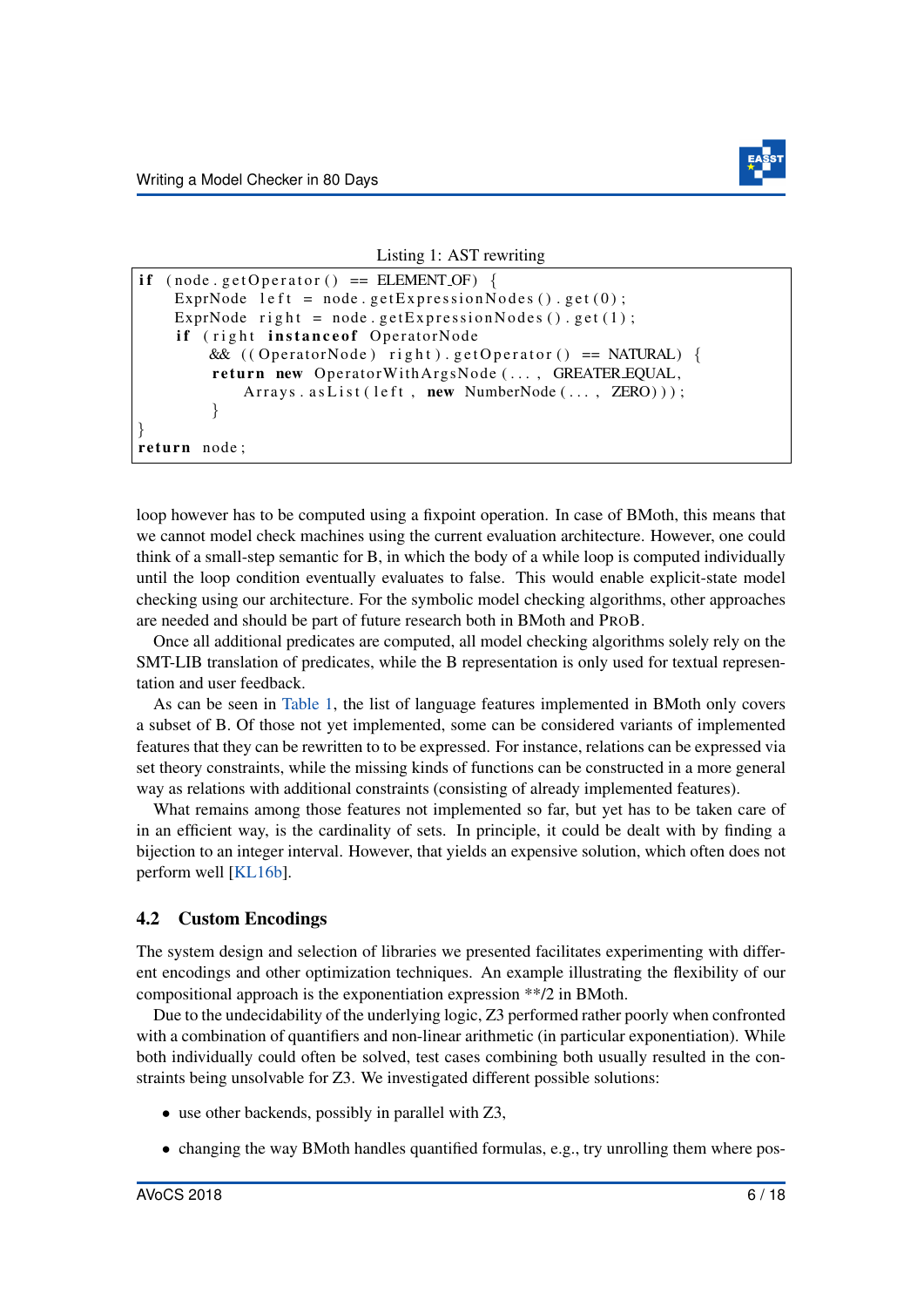

<span id="page-7-0"></span>

|                       | implemented                                                            | not implemented                                           |  |  |
|-----------------------|------------------------------------------------------------------------|-----------------------------------------------------------|--|--|
| comparison            | $=,<,>,\leq, \geq, \neq$                                               |                                                           |  |  |
| predicates            |                                                                        |                                                           |  |  |
| arithmetics           | $+, *, -, /, %$                                                        |                                                           |  |  |
| basic logical         | $\wedge$ , $\vee$ , true, false, $\forall$ , $\exists$ , $\Rightarrow$ |                                                           |  |  |
| predicates            |                                                                        |                                                           |  |  |
| set predicates        | $\in, \notin, \subseteq, \nsubseteq, \subset, \subset, \times$         |                                                           |  |  |
| basic sets            | deferred and enumerated sets, Ø,                                       |                                                           |  |  |
|                       | intervals, $\mathbb{Z}, \mathbb{N}, \mathbb{N}_+$ , INT, NAT,          |                                                           |  |  |
|                       | NAT1, BOOL                                                             |                                                           |  |  |
| set operators         | $\setminus$ , $\cup$ , $\cap$ , $\bigcup$ , domain, range, set         | $\mathfrak{P}$ , finite subsets, $\bigcap$ , cardinality, |  |  |
|                       | enumeration, min, max                                                  | set summation, set product                                |  |  |
| tuples/se-            | couples, enumerated sequences,                                         |                                                           |  |  |
| quences               | empty sequence                                                         |                                                           |  |  |
| sequence<br>operators |                                                                        | set of finite subsequences,                               |  |  |
|                       | front, last, first                                                     | permutations, concat, prepend,                            |  |  |
|                       |                                                                        | append, size, reverse, take,                              |  |  |
|                       |                                                                        | drop, tail, strings                                       |  |  |
| relations             |                                                                        | forward composition, backward                             |  |  |
|                       | inverse                                                                | composition, identity, relational                         |  |  |
|                       |                                                                        | image, override, domain/range                             |  |  |
|                       |                                                                        | restriction/subtraction                                   |  |  |
| functions             |                                                                        | partial functions (and less                               |  |  |
|                       | function call                                                          | general variants), lambda                                 |  |  |
|                       |                                                                        | abstraction                                               |  |  |

#### Table 1: Overview of implemented and unimplemented features

sible,

- changing the way BMoth handles exponentiation, and
- search for ways to alter Z3's behavior by configuration of Z3.

Since the undecidability limits Z3's support for non-linear integer arithmetic combined with quantifiers, relying on a different backend might have helped. However, additional solvers would have been a rather severe change in design, quite impossible to perform within our time restrictions. We thus decided to evaluate the other approaches first.

In comparison, examining various encodings of exponentiation was a comparatively lightweight solution and thus appeared more promising. Our alternative approach to Z3's internal exponentiation consists in translating the exponentiation nodes of the internal B AST to a recursive function. By doing so, we can force the solver to use distinct ways of evaluation.

More concretely, exponentiation is realized using the well-known square-and-multiply method<sup>[1](#page-7-1)</sup>.

<span id="page-7-1"></span> $\frac{1}{1}$  Square-and-multiply significantly reduces the number of multiplications, thus improving performance when com-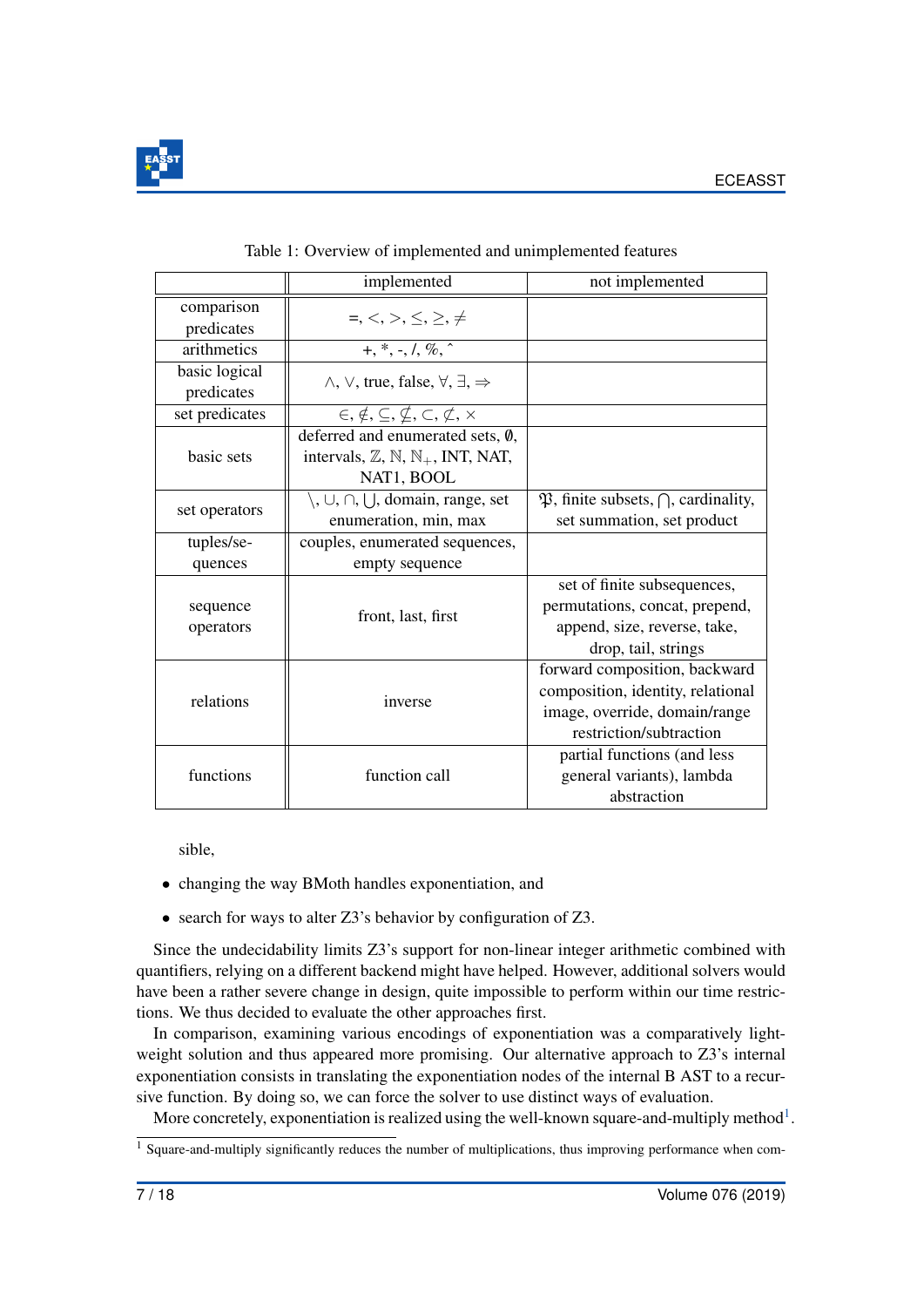

Square-and-multiply is introduced in Z3 by defining a function and recursively assigning a value to certain invocations by means of universal quantification. In particular, the special cases  $x^0$  and  $x^1$  are used as termination cases of the recursion. The recursive cases implement the square-and-multiply pattern.

Of course this alternative encoding does not help Z3 proving formulas involving exponentiation in every case, but some of the problematic combinations ceased posing an obstacle to checking satisfiability and finding a valuation. For certain models, the approach was able to compensate for Z3's inability to solve combinations of quantifiers and non-linear arithmetic, showing a notable advantage of the flexible architecture used in BMoth.

#### 4.3 Explicit-State Model Checker

BMoth's explicit-state model checker (ESMC) works on a state space, a directed graph made up of the possible states of the system. These states are successively checked for invariant violations. To build this state space we use Z3. For each new state found by evaluating the conjunction of an already discovered state and the before-after-predicate, a new vertex is added to JGraphT's representation of the state space.

The basic explicit-state model checking algorithm [\[CGP99\]](#page-16-4) is simple: Determine the initial states by finding all solutions to the initial state predicate using Z3, put them in a queue, check each one for invariant violations, add all successors to the queue and repeat the last two steps until the queue is empty. All solutions to the initial state predicate and the before-after-predicate are computed by calling Z3 repeatedly (using its incremental solving modes), conjoining the negations of the previously found models.

In case of a violation the found counterexample is returned and presented to the user together with the path to the offending state. If desired, we could return the shortest path (so far) using the implementation of Dijkstra's algorithm in JGraphT. If we encounter undecidability because of used quantifiers, ESMC may run into a timeout. It then returns a partial state space and the result *Unknown*.

To improve the efficiency of the implementation BMoth aggregates different before-afterpredicates disjunctively for finding successors. Further optimization in the future could include the aggregation of states.

#### <span id="page-8-0"></span>4.4 LTL Model Checker

So far, we only discussed how to implement checking of safety properties, i.e., the absence of faulty states. However, to be considered a fully fledged model checker, BMoth has to also process liveness properties.

As LTL is more common in the B community, we decided to implement an LTL rather than a CTL model checker. To do so, we follow an automaton-based approach, i.e., the formula in question is negated and transformed into a *Labeled generalized Büchi automaton* (LGBA) [Bü66] using the algorithm suggested by Gerth et al. [\[GPVW96\]](#page-17-3). Afterwards, BMoth searches for a counterexample by combining the automaton with the model's state space. As BMoth executes the LTL Model Checking subsequent to ESMC, we can reuse the same state space.

puting on given values as done for computing successor states.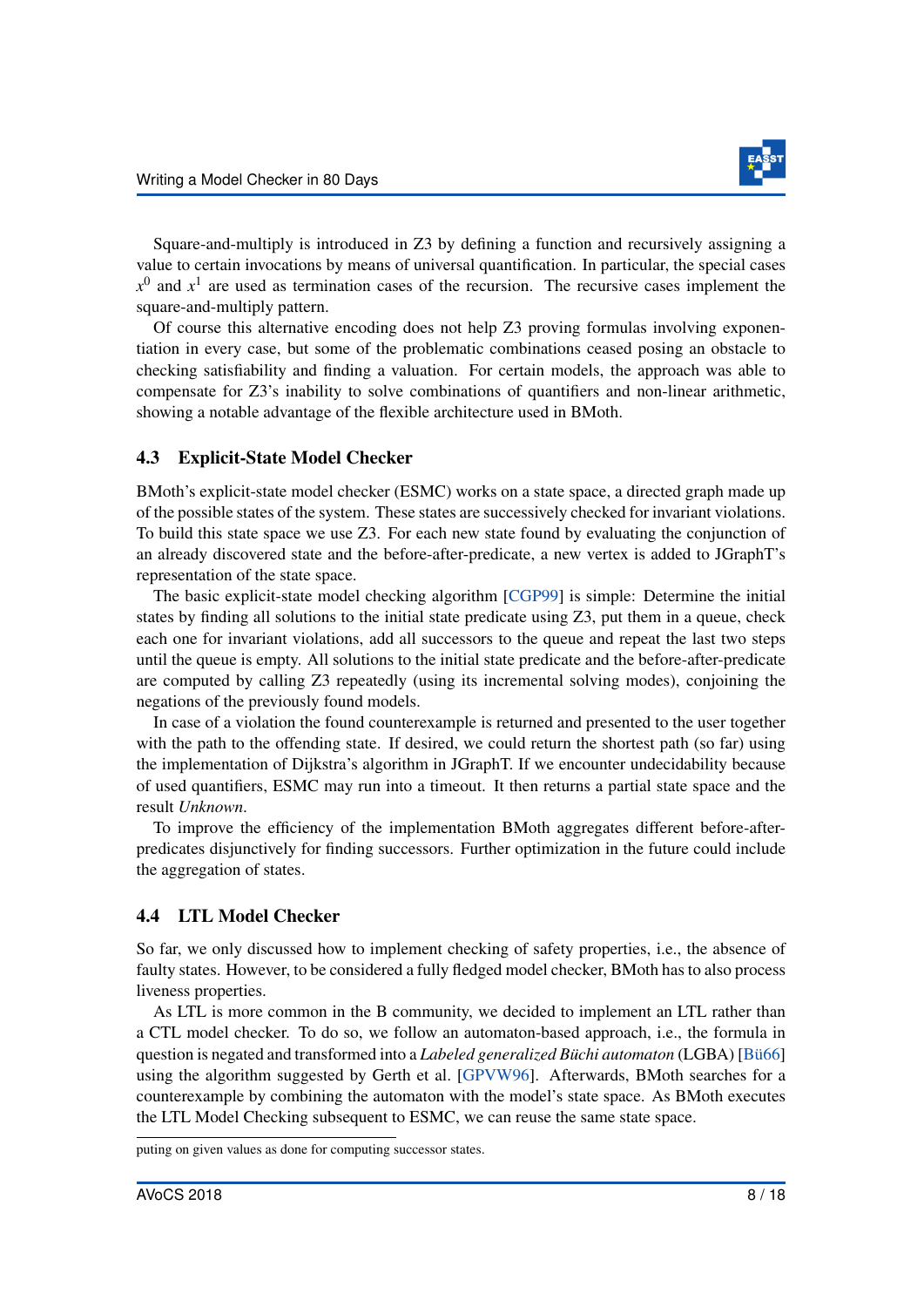

Listing 2: State space cycle detection using JGraphT

```
if (\text{lgba} := \text{null}) {
    labelStateSpace(); // assigns LGBA nodes to state nodes
    List < List < State > > cycle s = newTarjan SimpleCycles \ll (state Space). find Simple Cycles ();
    for (List < State > cycle : cycles) {
         for (State state : cycle) {
             if (lyba.isAcceptingSet(<b>state.getBuechiNodes()</b>))return LTLCounterExample (state);
             }
         }
    }
}
return verified (stateSpace);
```
For BMoth, LTL formulae over a set *AP* of atomic propositions are formed according to the basic grammar

$$
\phi ::= true \mid a \mid \phi \land \phi \mid \neg \phi \mid \mathcal{X} \phi \mid \phi \mathcal{U} \phi
$$

for  $a \in AP$ , together with the LTL operators  $\Diamond$  (finally),  $\Box$  (globally),  $\mathscr W$  (weak-until) and  $\mathscr R$ (release), which are all derived from  $\mathscr X$  and  $\mathscr U$ . As of now, BMoth does not support past-LTL. However, this could be added using rewriting rules (increasing the size of the formulas to check [\[LMS02\]](#page-17-4)).

As discussed for basic B predicates, we use ANTLR for parsing and rewriting of LTL formulae. The algorithm introduced by Gerth et al. [\[GPVW96\]](#page-17-3) can only process the negation normal form, which just allows the operators  $\wedge, \vee, \mathcal{X}, \mathcal{U}, \mathcal{R}$  and  $\neg$ . Furthermore negations may only appear directly in front of a predicate. In consequence, the input formula has to be normalized, again following the patterns introduced for the normalization of a regular B predicate.

BMoth searches for counterexamples differently than proposed by Gerth et al. [\[GPVW96\]](#page-17-3). Instead of checking the product automaton of state space and LGBA for emptiness, BMoth finds loops in the state space that are accepted in the LGBA. This is realized by assigning each state of the state space the LGBA nodes the model can be in in this state. Initial state space states are assigned the initial LGBA nodes. Next, successors are assigned LGBA nodes recursively. Based on the assigned LGBA nodes of the current state we determine which LGBA nodes can be reached. For every successor in the state space we check whether the labels of all those reachable LGBA nodes do not contradict the propositions supposed to be true in the successor state. If Z3 states that labels and propositions match, that LGBA node is assigned to the successor. State space traversal is realized using the accessors provided for graph nodes by JGraphT.

As shown in [Listing 2,](#page-9-0) BMoth uses *Tarjan's strongly connected components algorithm* provided by JGraphT to find loops in the state space created during ESMC. For each loop in the state space, BMoth checks whether there is a node from each accepting set of the LGBA assigned to the states in the loop. If so, a counterexample is found and the model does not satisfy the LTL property.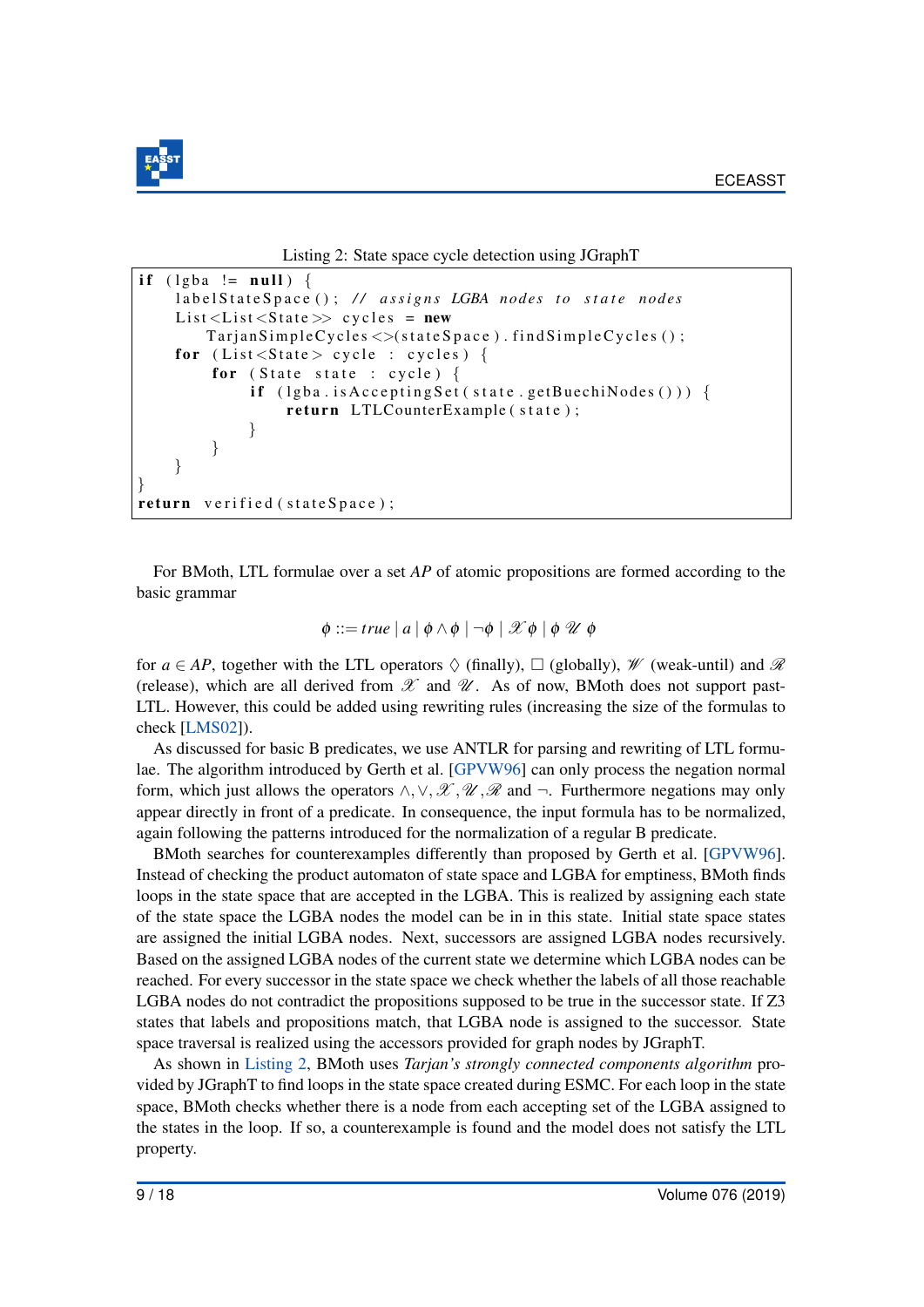

### 4.5 Symbolic Model Checker

Selecting states from the state space one by one can be very inefficient, particularly for systems with a large number of transitions. To counteract this inefficiency symbolic model checkers analyze multiple states at once. BMoth includes two symbolic model checking algorithms: BMC and *k*-induction.

#### 4.5.1 Bounded Model Checker

A bounded model checker looks for counterexamples to the invariant, which can be reached after a number *k* of steps. This implies that a counterexample that occurs later than after *k* steps will not be found unless the system is checked again with an increased  $k$  [\[BCC](#page-16-6)<sup>+</sup>03].

BMoth's BMC works the same way: sequentially increasing the bound *k* from 1 to *K*, where *K* is the maximum number of steps, all transitions as well as the negated invariant are added to the constraint in question. The query is given to Z3 to check the satisfiability. If a valuation is found, the model is not correct and the path to the counterexample is extracted from the model and returned. To increase efficiency, we add a constraint enforcing states to be distinct, ensuring that new states are discovered with every increment of the bound. In the future, this could be used to detect if the system has been checked exhaustively, i.e., if no new states can be computed.

Implementing BMC on top of our library selection is simple. The complete implementation of BMC for invariant checking is given in [Listing 3.](#page-11-0) As can be seen, the amount of custom code is quite small. Essentially, we combine Z3 (calls to the solver object) with the results of the AST transformations mentioned earlier. Most notably, init, transition and negatedInvariant return three predicates translated from the B machine to Z3's AST: the initial state predicate, the conjunction of the before-after-predicates and the negated invariant. Finally, stateFromModel accesses the valuation found by Z3 and extracts the values of the state variables.

#### 4.5.2 *K*-Induction Model Checker

BMC can only refute the correctness of a system by finding a counterexample in the first *k* steps. However, the absence of a counterexample cannot be proven, i.e., BMC can never verify a system as correct unless there is some upper bound known for *k* [\[CKOS04\]](#page-16-7).

This limitation can be avoided by employing induction in the model checker, leading to an algorithm called *k*-induction [\[SSS00\]](#page-18-6). Essentially, *k*-induction uses mathematical induction to conclude the entire absence of an invariant violation from the absence of an invariant violation in the first *k* steps. The implementation uses an additional constraint and otherwise is similar to the one of BMC presented above.

# 5 Empirical Evaluation

To detect flaws and strengths of our implementation we compared it to PROB  $[{\rm LBD}^+14, {\rm LBO8}]$ [LB03\]](#page-17-7) in various benchmarks, mostly using examples provided with PROB. In addition to PROB's explicit-state model checker, we compare to PROB's symbolic model checker introduced by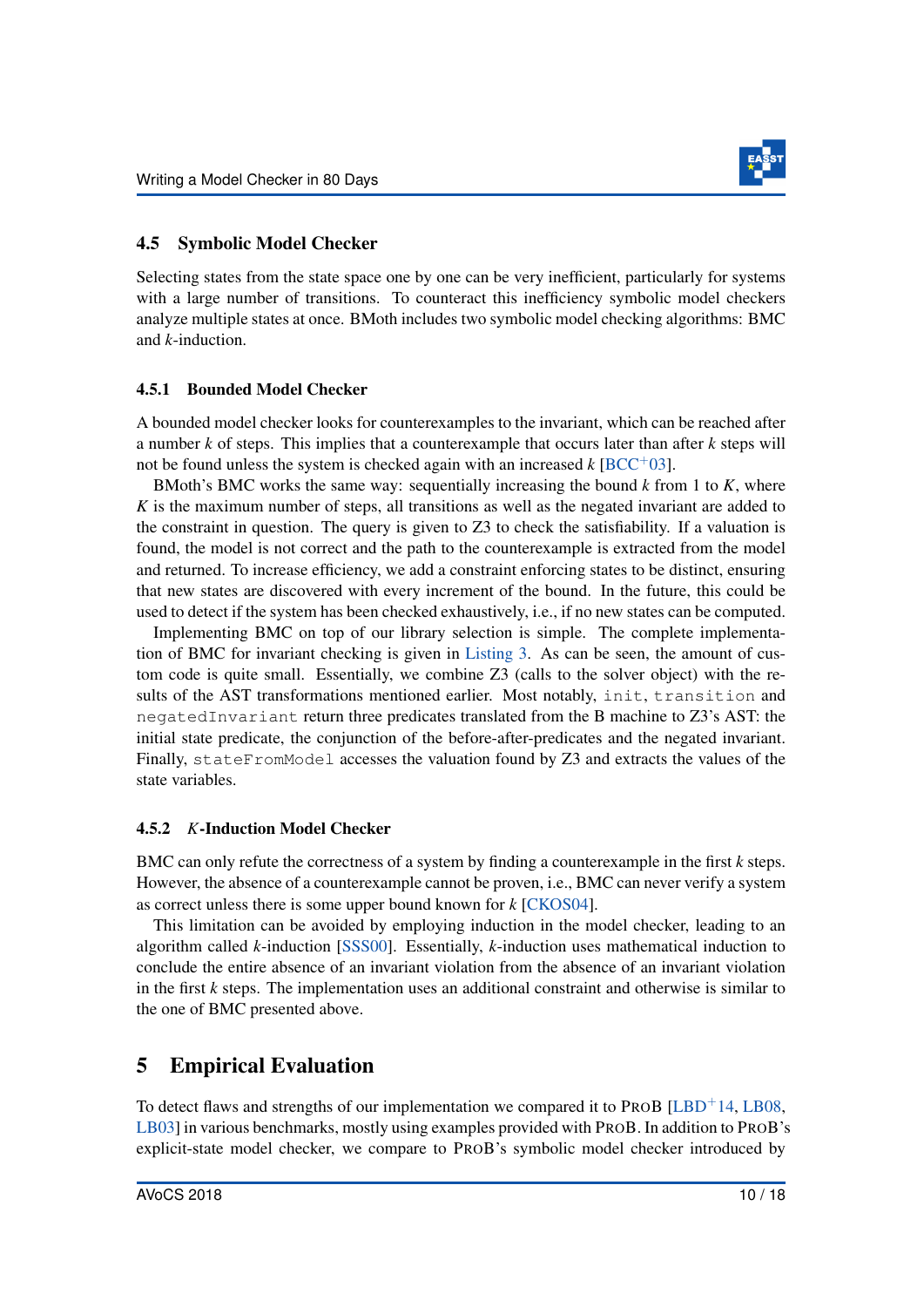

Listing 3: Implementation of BMC

```
for (int k = 0; k < maxSteps; k++) {
    / / g e t a c l e a n s o l v e r
    solver.reset();
    / / IN IT ( V0 )
    so l v e r. add (init());
    // CONJUNCTION i from 1 to k T(Vi-1, Vi)for (int i = 1; i \leq k; i++) {
         solver. add (transition (i - 1, i));
    }
    / / n ot INV ( Vk )
    so l v e r. add ( n e g a t e d I n v a r i a n t (k) );
    // i from 1 to k, j from i + 1 to k (Vi != Vj)
    solver. add ( distinct V ectors (k));
    Status check = solver.check();
    if ( check == Status . SATISFIABLE) {
         / / c o u n t e r ex am ple f o u n d !
         State ceState = stateFromModel(solver.getModel(), k);
         return createCounterExampleFound (k, ceState, null);
         }
}
/ / no c o u n t e r ex am ple f o u n d a f t e r m ax Ste p s t e p s
return createExceededMaxSteps (maxSteps);
```
Krings et al. [\[KL16a,](#page-17-8) [KL17\]](#page-17-9). Benchmarks were executed on a laptop running Ubuntu 16.04 and featuring a 2.4 GHz i7 CPU and 8 GB of RAM. Most of our benchmarks are comparably small. As BMoth does not support all of B (see [Subsection 4.1\)](#page-4-1), there are not that many larger machines available. The used B machines can be assorted into the following classes:

- Counters Counters are suitable to investigate qualities like speed and the capability of a model checker to detect invariant violations in a potentially large (but linear) state space. Even though symbolic model checkers (especially BMC) often have trouble verifying these models because of the possibly tremendous length of paths to counterexamples, we were also curious to find out how long it would take them to examine the k first steps. Presented machines of this class are *SimpleCounter, DoubleAndHalve, FaultyCounter, Get-ToOneMillion* and *IncTwoDecTwo*.
- Puzzles Solving a puzzle that was translated to a B machine is done by finding an invariant violation in the initial state. As this happens very fast for the *SendMoreMoney* machine,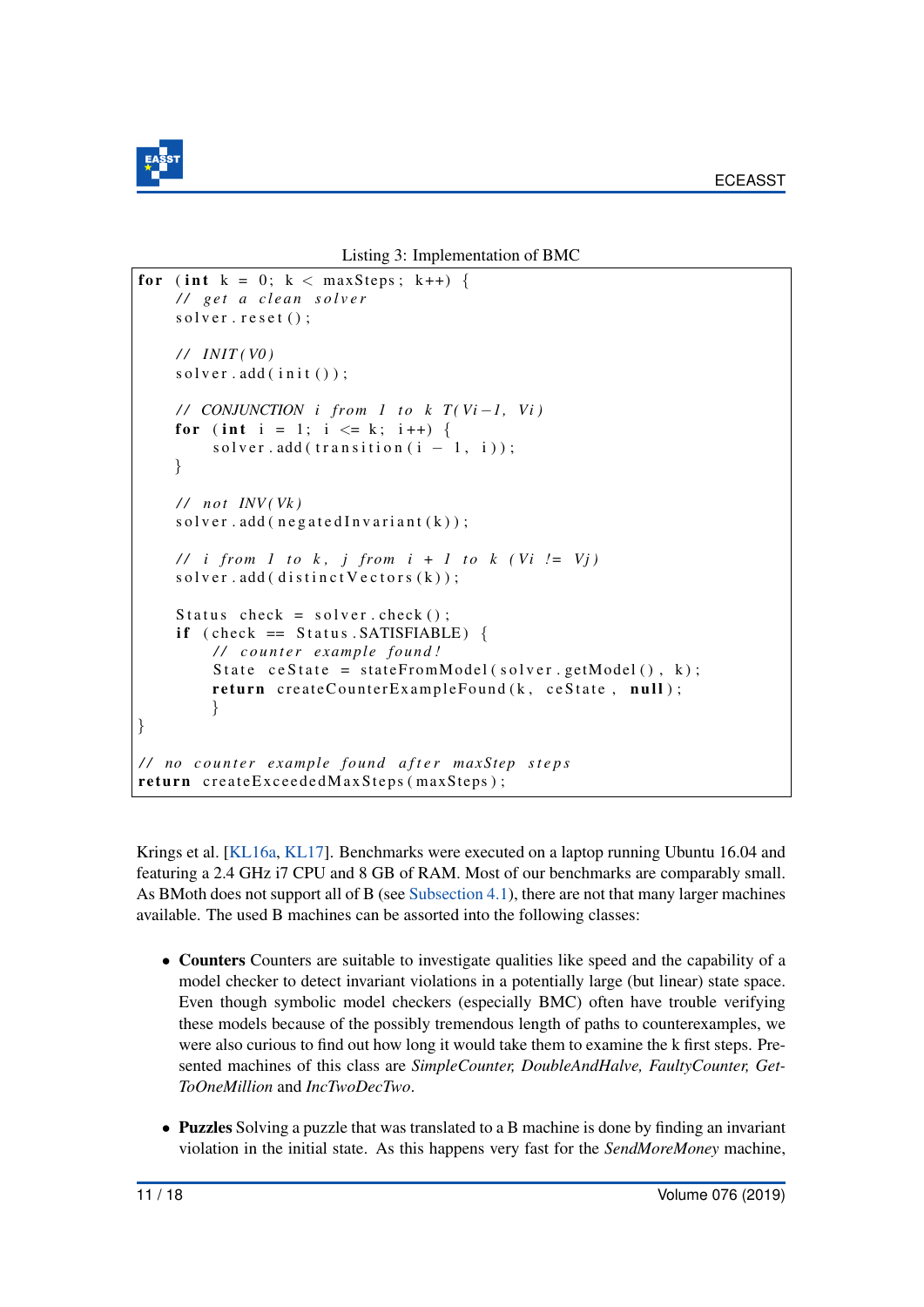<span id="page-12-0"></span>

|                                                                         | <b>BMoth</b> | PROB  | Machine            | Parser  | Model checker |  |  |
|-------------------------------------------------------------------------|--------------|-------|--------------------|---------|---------------|--|--|
|                                                                         |              |       | DoubleAndHalve     | $5\%$   | 95%           |  |  |
| <b>ESMC</b>                                                             | 92.89s       | 1.92s | DecOneOfTwo        | $9.3\%$ | 90.7%         |  |  |
| <b>BMC</b>                                                              | 0.64s        | 1.7s  | <b>BooleanLaws</b> | 13%     | 87%           |  |  |
| $k$ -induction                                                          | 1.58s        | 2.08s |                    |         |               |  |  |
| 99%<br>$1\%$<br>FaultyCounter<br>$(a)$ Arranges must negative $f$ model |              |       |                    |         |               |  |  |

(a) Average runtime of model checking algorithms

(b) Average shares of parser and model checker in the runtime of BMoth's ESMC

Table 2: Comparison and analysis of average runtimes

model checking it to find a solution of the puzzle demonstrates how fast the model checkers kick off without actually having much to do.

- Laws *ArithmeticLaws* and *BooleanLaws* are two more extensive machines consisting of invariants stating basic laws of arithmetics and Boolean algebra.
- Miscellaneous Apart from these special machines we included simple models to get more results for basic machines containing violations. Presented here are *SetVarToConstant* (which assigns the given value of a constant to a state variable and thus violates the invariant) and *DecOneOfTwo*.

Results are given in [Table 3.](#page-13-0) The average runtimes of explicit-state model checking (ESMC), bounded model checking (BMC) and *k*-induction applied to our examples are shown in [Table 2a](#page-12-0) for both BMoth and PROB. Only the executions leading to a clear result are considered, whereas those ending in a timeout or an exceeding of the maximum steps were left out of the calculation.

Summarizing, BMoth is not as fast as PROB. This is unsurprising, as we did focus on ease of implementation and code reuse rather than performance. Furthermore, PROB has been in development for more than 10 years and is thus more mature than our prototypical implementation. While the comparisons generally show that PROB's model checking algorithms are faster than our counterparts, especially for more extensive models, there are some interesting outcomes when looking at single results in [Table 3.](#page-13-0)

### 5.1 Startup

For machines with small state spaces or counterexamples reachable within few steps, our implementation performed better than PROB. In contrast, for larger machines (e.g. see ESMC's results for *FaultyCounter* and *IncTwoDecTwo* in [Table 3\)](#page-13-0), BMoth took longer than PROB. We assume that BMoth's startup is faster, while the actual model checking is quicker in PROB. The poor performance of BMoth's ESMC is mainly caused by the computation of successor states via Z3. The fast startup might be owing to a short parsing time. The average shares of parser and model checker in the total runtime of BMoth for some examples in [Table 3](#page-13-0) are depicted in [Table 2b.](#page-12-0) PROB only reports the time consumed overall, we thus cannot compare the parsers individually.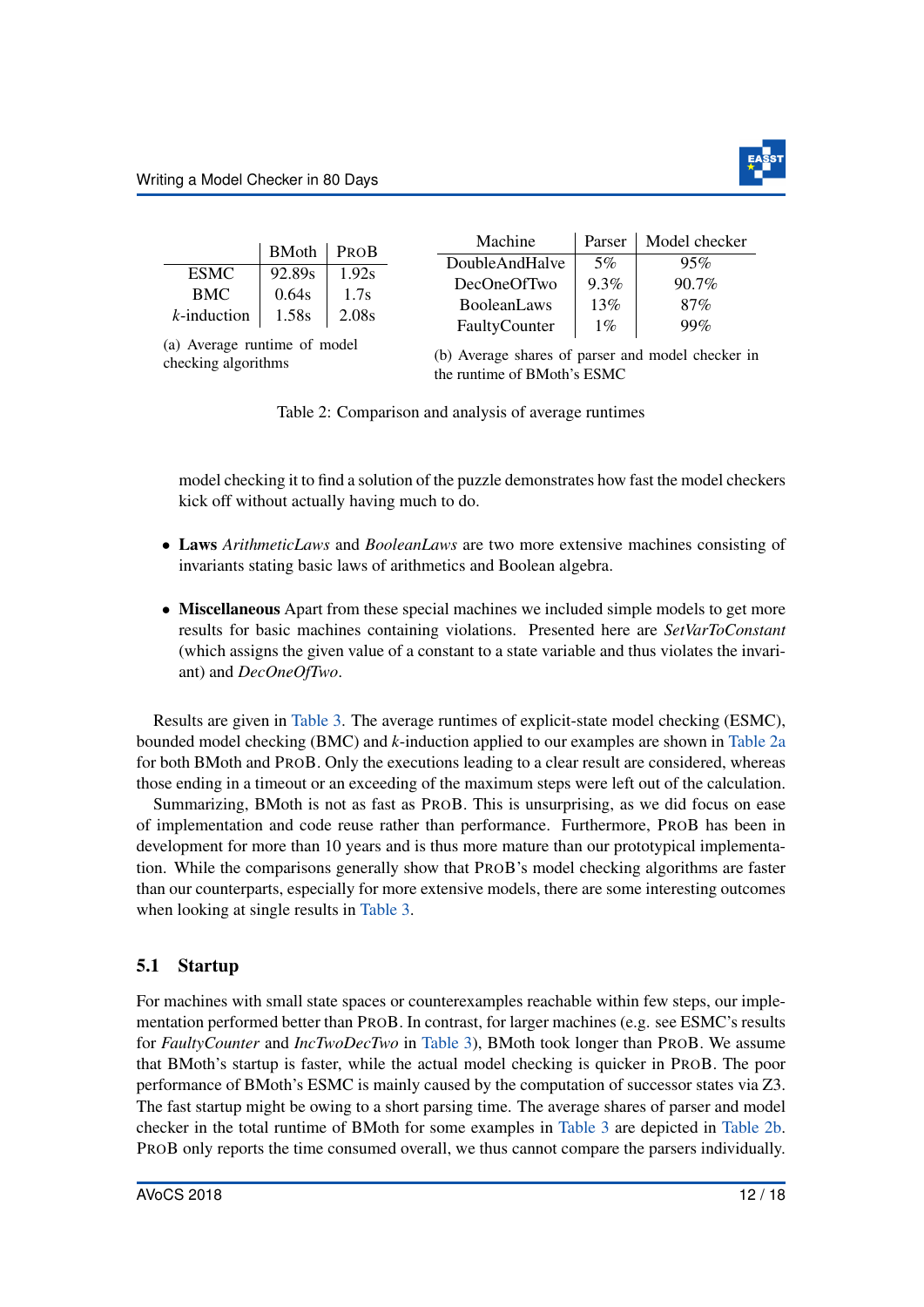

| Machine                   | Value   | <b>ESMC</b>     |                 | <b>BMC</b>      |                       | $k$ -induction  |                 |
|---------------------------|---------|-----------------|-----------------|-----------------|-----------------------|-----------------|-----------------|
|                           |         | <b>BMoth</b>    | PROB            | <b>BMoth</b>    | PROB                  | <b>BMoth</b>    | PROB            |
| Simple<br>Counter         | Runtime | 00:00.68        | 00:01.72        | 00:00.96        | 00:07.11              | 00:01.10        | 00:01.72        |
|                           | Result  | Verified        | Verified        | Exceeded        | Timeout               | Verified        | Verified        |
|                           |         | (6)             |                 | (20)            | (13)                  | (6)             | (0)             |
| Faulty<br>Counter         | Runtime | 01:18.81        | 00:02.91        | 00:01.13        | 00:05.77              | 00:01.27        | 07:27.97        |
|                           | Result  | <b>CE</b> found | <b>CE</b> found | Exceeded        | Timeout               | Exceeded        | Timeout         |
|                           |         | (5001)          | (5001)          | (20)            | (9)                   | (20)            | (9)             |
| Double<br>And<br>Halve    | Runtime | 00:00.64        | 00:01.65        | 00:03.31        | 00:08.37              | 00:05.74        | 00:03.58        |
|                           | Result  | Verified        | Verified        | Exceeded        | Timeout               | Verified        | Verified        |
|                           |         | (9)             |                 | (20)            | (17)                  | (14)            | (11)            |
| Arith-<br>metic<br>Laws   | Runtime | 00:00.82        | 00:07.10        | 00:00.78        | 00:05.31              | 00:00.81        | 00:01.94        |
|                           | Result  | Unknown         | Verified        | Unknown         | Timeout               | Unknown         | <b>Timeout</b>  |
|                           |         |                 |                 |                 | (6)                   |                 | (0)             |
| Boolean<br>Laws           | Runtime | 00:00.72        | 00:01.71        | 00:01.04        | $\overline{00:}12.43$ | 00:00.72        | 00:01.73        |
|                           | Result  | Verified        | Verified        | Exceeded        | Exceeded              | Verified        | Verified        |
|                           |         | (8)             |                 | (20)            | (24)                  | (0)             | (0)             |
| GetTo<br>One<br>Million   | Runtime |                 | 02:58.50        | 00:00.89        | 00:07.14              | 00:01.14        | 08:49.15        |
|                           | Result  |                 | <b>CE</b> found | Exceeded        | Timeout               | Exceeded        | Timeout         |
|                           |         |                 | (999999)        | (20)            | (16)                  | (20)            | (16)            |
| <b>IncTwo</b><br>DecTwo   | Runtime | 11:00.31        | 00:02.33        | 00:01.35        | 00:04.28              | 00:01.40        | 02:55.55        |
|                           | Result  | <b>CE</b> found | <b>CE</b> found | Exceeded        | Timeout               | Exceeded        | Timeout         |
|                           |         | (19819)         | (203)           | (20)            | (6)                   | (20)            | (6)             |
| SetVar<br>ToCon-<br>stant | Runtime | 00:00.62        | 00:01.66        | 00:00.61        | 00:01.67              | 00:00.62        | 00:01.69        |
|                           | Result  | <b>CE</b> found | CE found        | <b>CE</b> found | <b>CE</b> found       | CE found        | <b>CE</b> found |
|                           |         | (2)             | (2)             | (1)             | (1)                   | (1)             | (1)             |
| DecOne<br>OfTwo           | Runtime | 00:00.64        | 00:01.67        | 00:00.64        | 00:01.70              | 00:00.63        | 00:01.74        |
|                           | Result  | <b>CE</b> found | <b>CE</b> found | <b>CE</b> found | <b>CE</b> found       | <b>CE</b> found | <b>CE</b> found |
|                           |         | (2)             | (1)             | (1)             | (1)                   | (1)             | (1)             |
| Send<br>More<br>Money     | Runtime | 00:00.66        | 00:01.72        | 00:00.66        | 00:01.72              | 00:00.64        | 00:01.71        |
|                           | Result  | <b>CE</b> found | <b>CE</b> found | <b>CE</b> found | <b>CE</b> found       | <b>CE</b> found | <b>CE</b> found |
|                           |         | (1)             | (0)             | (0)             | (0)                   | (0)             | (0)             |

<span id="page-13-0"></span>Table 3: Runtimes in minutes and results - number of steps performed in parentheses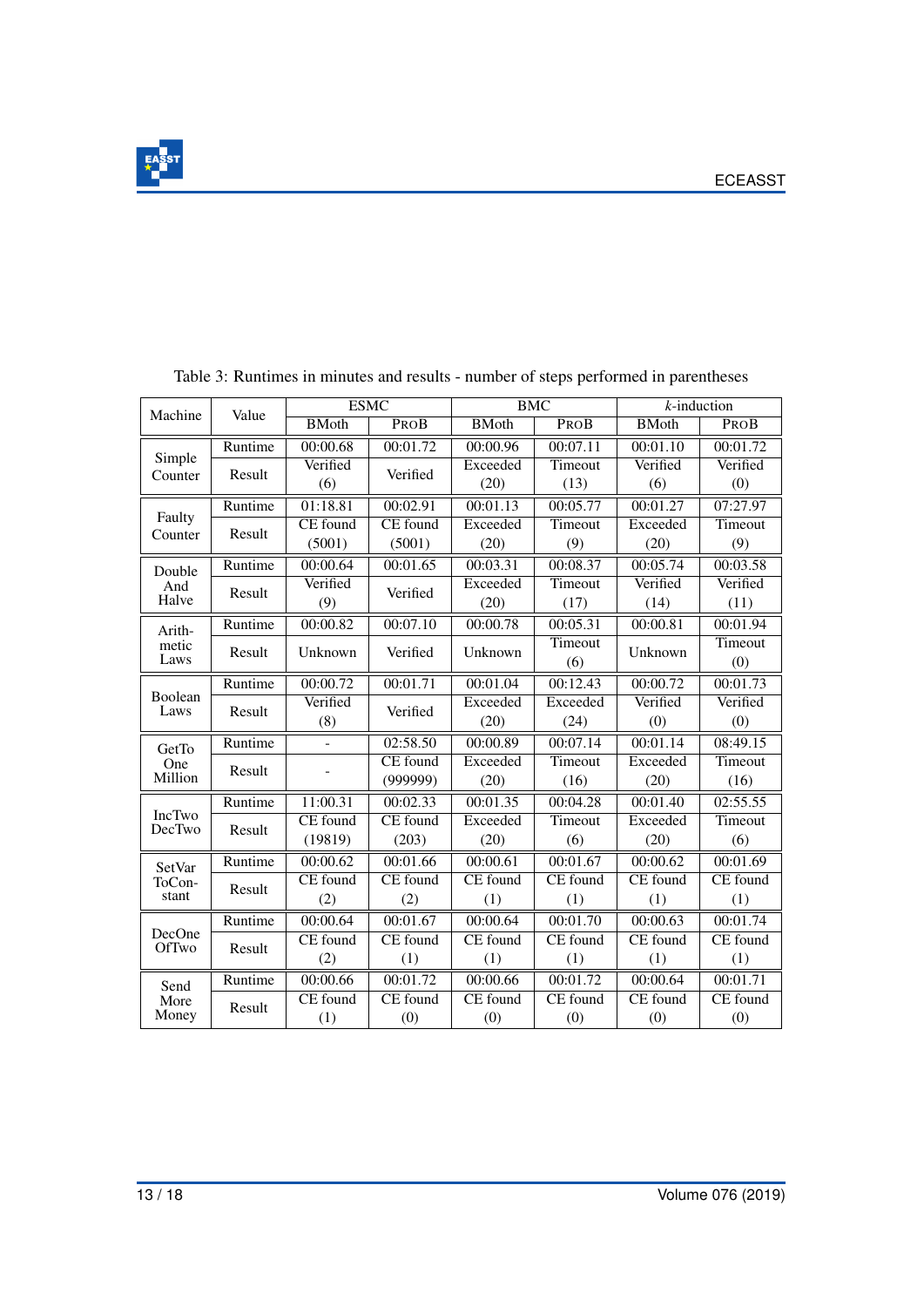

#### 5.2 Solver Limits

The backends of both tools were overstrained by different machines respectively when performing BMC and *k*-induction. Occasionally, PROB aborted the model check due to a timeout caused by an error that is described as "Solvers too weak for predicate". In these cases, BMoth could conduct the model check further and execute more steps (e.g. see *IncTwoDecTwo* in [Table 3\)](#page-13-0).

While this did not lead to more results, as BMoth's BMC and *k*-induction still always reached the specified maximum number of steps to be executed without a falsification or verification, it shows that the backend of PROB has issues with certain machines that BMoth can handle. We assume that these differences are either due to different approaches to encoding or due to the synchronization of different backends in PROB. A more thorough analysis should be performed in the future and might aid the development of both BMoth and PROB.

The other way around, we found machines troubling BMoth but not PROB. The explicit-state model checking could not be completed because of limitations of Z3, e.g. incomplete quantifiers when using exponentiation.

Some results are due to the behavior of PROB's *k*-induction in presence of timeouts. While BMC stops as soon as it runs into a timeout, *k*-induction continues, hoping for an inductivity to be proven eventually. This implies a long runtime (e.g. see *FaultyCounter* and *GetToOneMillion* in [Table 3,](#page-13-0) where the timeout was encountered after just a few steps, but the algorithm continued for minutes reaching a timeout again and again).

[Table 3](#page-13-0) also contains the example *ArithmeticLaws* for which our model checker, contrary to PROB, could not come to a result. However, [Figure 3](#page-14-0) shows a machine that could be proven right by BMoth, but not by PROB. BMoth immediately realizes that the guard for the operation *op*,  $x < y \& y < x$ , can not be satisfied, making the operation infeasible. It hence comes to the conclusion that  $\nu$  is never changed and particularly not set to 5, and that the machine is correct. PROB's Prolog backend on the other hand searches for an assignment for *x* and *y* that will satisfy the predicate until it runs into a timeout.

Altogether, the runtime results for BMoth were very satisfactory, given that we had no time for fine-tuning and further experimentation. Often enough our implementation was about as fast or even faster than PROB for small models.

```
MACHINE BMothWins
VARIABLES
  v
INVARIANT
  not (v = 5)INITIALISATION
  v := 1OPERATIONS
 op = ANY y, x WHERE x < y \& y < x THEN v := 5 END
```
#### Figure 3: Model where BMoth outperforms PROB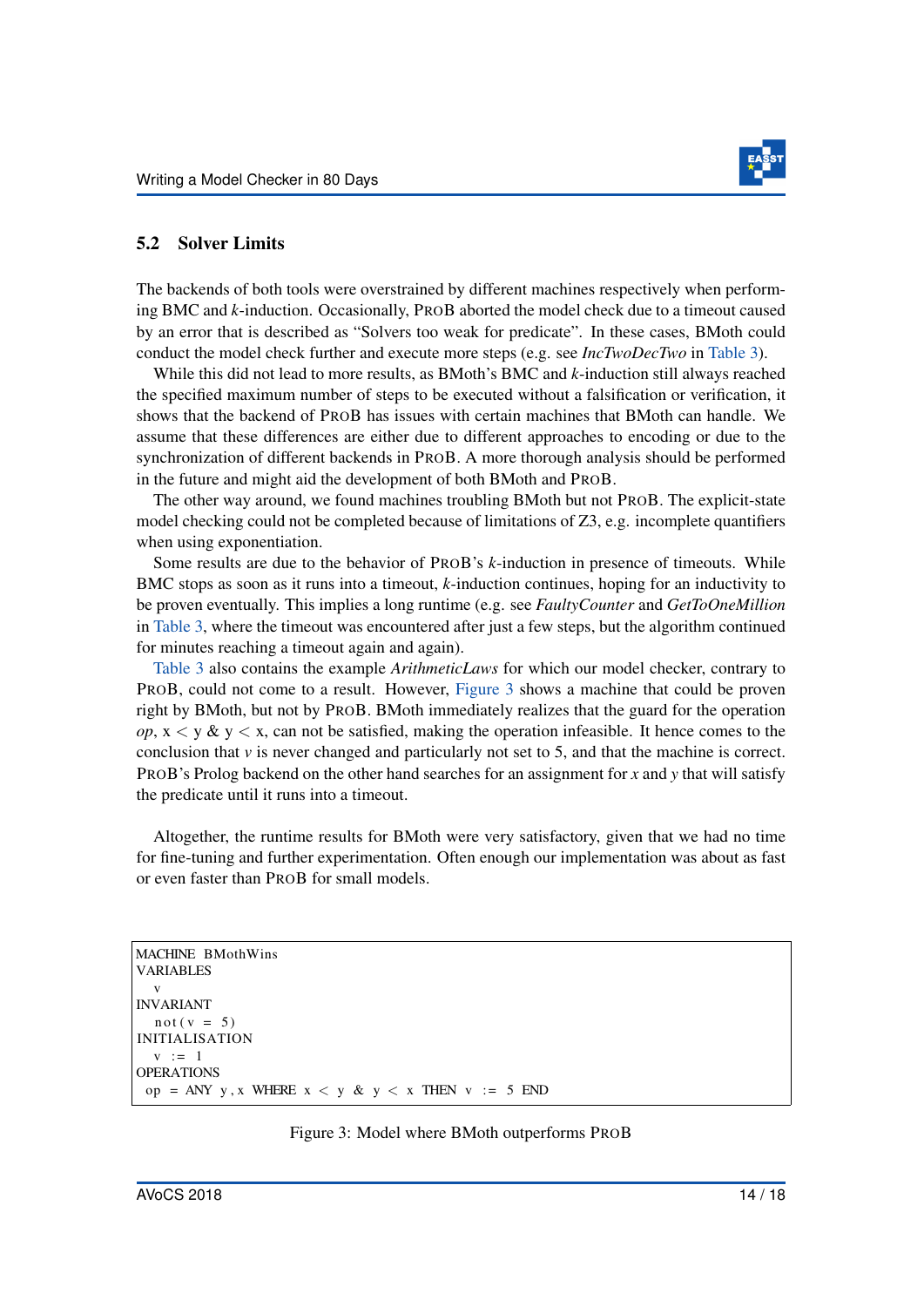

### 6 Related Work

Several model checkers for classical B and Event-B have been developed: PROB  $[LED<sup>+14]</sup>$ features both explicit-state [\[LB08,](#page-17-6) [LB03\]](#page-17-7) and symbolic model checking [\[KL16a,](#page-17-8) [KL17\]](#page-17-9). Symbolic model checking in PROB uses the same algorithms implemented in BMoth. In contrast to BMoth, PROB supports different backends, such as SICStus Prolog's CLP(FD) library [\[COC97\]](#page-17-10), Z3 [\[MB08\]](#page-18-0) or SAT via Kodkod [\[TJ07\]](#page-18-7). Furthermore, PROB's LTL model checker [\[PL10\]](#page-18-8) uses a tableau based approach  $[LP85]$  rather than Büchi automata. PROB supports fairness constraints in LTL, which are currently unsupported in BMoth but could be implemented as done by Dobrikov et al. [\[DLP16\]](#page-17-11).

pyB [\[WL14\]](#page-18-10) is another clean-room implementation of an explicit-state model checker for B. Originally, pyB was designed as a second toolchain to verify results generated by PROB. Furthermore, Yang et al. implemented JeB [\[YJS13\]](#page-18-11), an animation framework for Event-B written in JavaScript. While it does not yet reach the level of maturity of PROB, JeB certainly shows that JavaScript can be a viable alternative to Prolog, which is used in PROB's kernel. The research done in JeB could influence BMoth's further development, especially regarding alternative backends to overcome the limitations outlined in [Subsection 4.1.](#page-4-1)

Model checking aside, B and Event-B have been translated to SMT-LIB for other purposes. A translation from classical B to SMT-LIB has been suggested by Krings et al. [\[KL16b\]](#page-17-2) mostly aiming at (interactive) animation of B models, but also supporting proof. In addition, the authors also introduce a backend combining SMT solvers and constraint logic programming in the style of the CLP(FD) libraries of SICStus and SWI Prolog [\[Tri12,](#page-18-12) [COC97\]](#page-17-10). This approach could help overcome limitations of BMoth.

Event-B has been translated to SMT-LIB via the SMT plug-in [\[DFGV14\]](#page-17-12) for Rodin  $[ABH^+10]$  $[ABH^+10]$ . The plugin is used inside Rodin's proving perspective. As B and  $TLA<sup>+</sup> [Lam94]$  $TLA<sup>+</sup> [Lam94]$  feature considerable parallels, the translation of  $TLA+$  [\[MV16\]](#page-18-13) to SMT-LIB also influenced the translation approach employed in BMoth.

### 7 Discussion and Conclusion

In summary, we presented a selection of libraries and their combination into a model checker for classical B. Even though BMoth remains a student project and is merely a prototypical implementation, it shows that reinventing the wheel is as unnecessary for model checkers as it is in general software development.

Of course, we had to lower our sights regarding completeness and performance. Due to the short development period, BMoth does not support all features of classical B. However, as B is among the most high-level specification languages, we suppose a simpler language could have been implemented exhaustively. To gain more benchmarks, existing B specifications could be rewritten to constructs that BMoth supports. Regarding performance, our evaluations show that BMoth lacks the years of fine-tuning that went into  $PROB$  [\[LBD](#page-17-5)<sup>+</sup>14].

In consequence, we should reconsider BMoth's backend. While we are pleased with Z3's API and performance, its input language lacks the expressiveness needed to translate B. This has been pointed out by Krings and Leuschel [\[KL16b\]](#page-17-2) and is a major area of work in the B community. We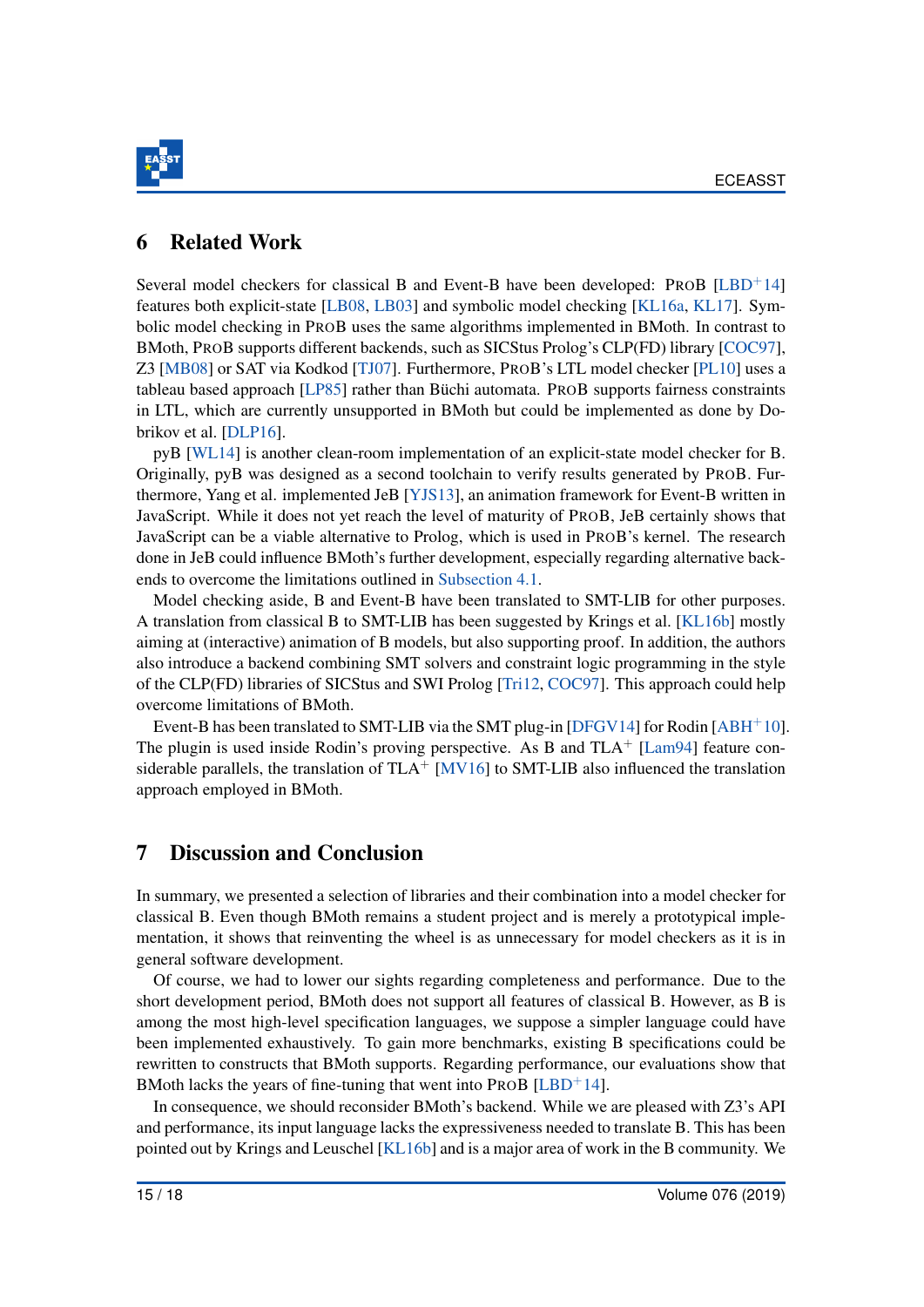

want to explore further backends regarding ease of integration and performance. In particular, following the spirit of code reuse, projects such as JavaSMT [\[KFB16\]](#page-17-13) and Why3 [\[BFMP11\]](#page-16-9) can be the way to go. A backend-agnostic library, connecting to multiple solvers at once, would fit nicely. However, since we translate into Z3's set-theory for now, both approaches would not be a drop-in replacement. Additionally, we could integrate an interpreter for B and use it to compute transitions on given values, i.e., where no constraint solving is needed.

While BMoth cannot compete with PROB, it shows that developing a prototype for an experimental language can be done quickly, by an inexperienced development team. This does not only help language experimentation, but also might be useful to the development of other model checkers, as a prototype can serve as playground for techniques not easily implemented in an old codebase.

### References

- <span id="page-16-8"></span><span id="page-16-6"></span><span id="page-16-3"></span><span id="page-16-1"></span><span id="page-16-0"></span>[ABH+10] J.-R. Abrial, M. Butler, S. Hallerstede, T. S. Hoang, F. Mehta, L. Voisin. Rodin: an open toolset for modelling and reasoning in Event-B. *STTT* 12(6):447–466, 2010. [Abr96] J.-R. Abrial. *The B-book: Assigning Programs to Meanings*. Cambridge University Press, New York, NY, USA, 1996. [Abr10] J.-R. Abrial. *Modeling in Event-B: System and Software Engineering*. Cambridge University Press, 2010. [ASU86] A. V. Aho, R. Sethi, J. D. Ullman. *Compilers principles, techniques, and tools*. Addison-Wesley, Reading, MA, 1986. [BCC+03] A. Biere, A. Cimatti, E. M. Clarke, O. Strichman, Y. Zhu. Bounded Model Checking. In *Advances in Computers, Volume 58*. Academic Press, 2003. [BFMP11] F. Bobot, J.-C. Filliâtre, C. Marché, A. Paskevich. Why3: Shepherd Your Herd of Provers. In *Boogie 2011: First International Workshop on Intermediate Verification Languages*. Pp. 53–64. Wrocław, Poland, August 2011. [https://hal.inria.fr/](https://hal.inria.fr/hal-00790310) [hal-00790310.](https://hal.inria.fr/hal-00790310) [Bü66] I. R. Büchi. Symposium on Decision Problems: On a Decision Method in Restricted Second Order Arithmetic. In *Logic, Methodology and Philosophy of Science*. Pp. 1– 11. Elsevier, 1966. [CGP99] E. M. Clarke, Jr., O. Grumberg, D. A. Peled. *Model Checking*. MIT Press, Cambridge, MA, USA, 1999.
- <span id="page-16-9"></span><span id="page-16-7"></span><span id="page-16-5"></span><span id="page-16-4"></span>[CKOS04] E. Clarke, D. Kroening, J. Ouaknine, O. Strichman. Completeness and Complexity of Bounded Model Checking. In *Verification, Model Checking, and Abstract Interpretation*. Pp. 85–96. Springer Berlin Heidelberg, 2004.
- <span id="page-16-2"></span>[CM] A. Casall, M. Mauky. mvvmFX. [https://github.com/sialcasa/mvvmFX.](https://github.com/sialcasa/mvvmFX)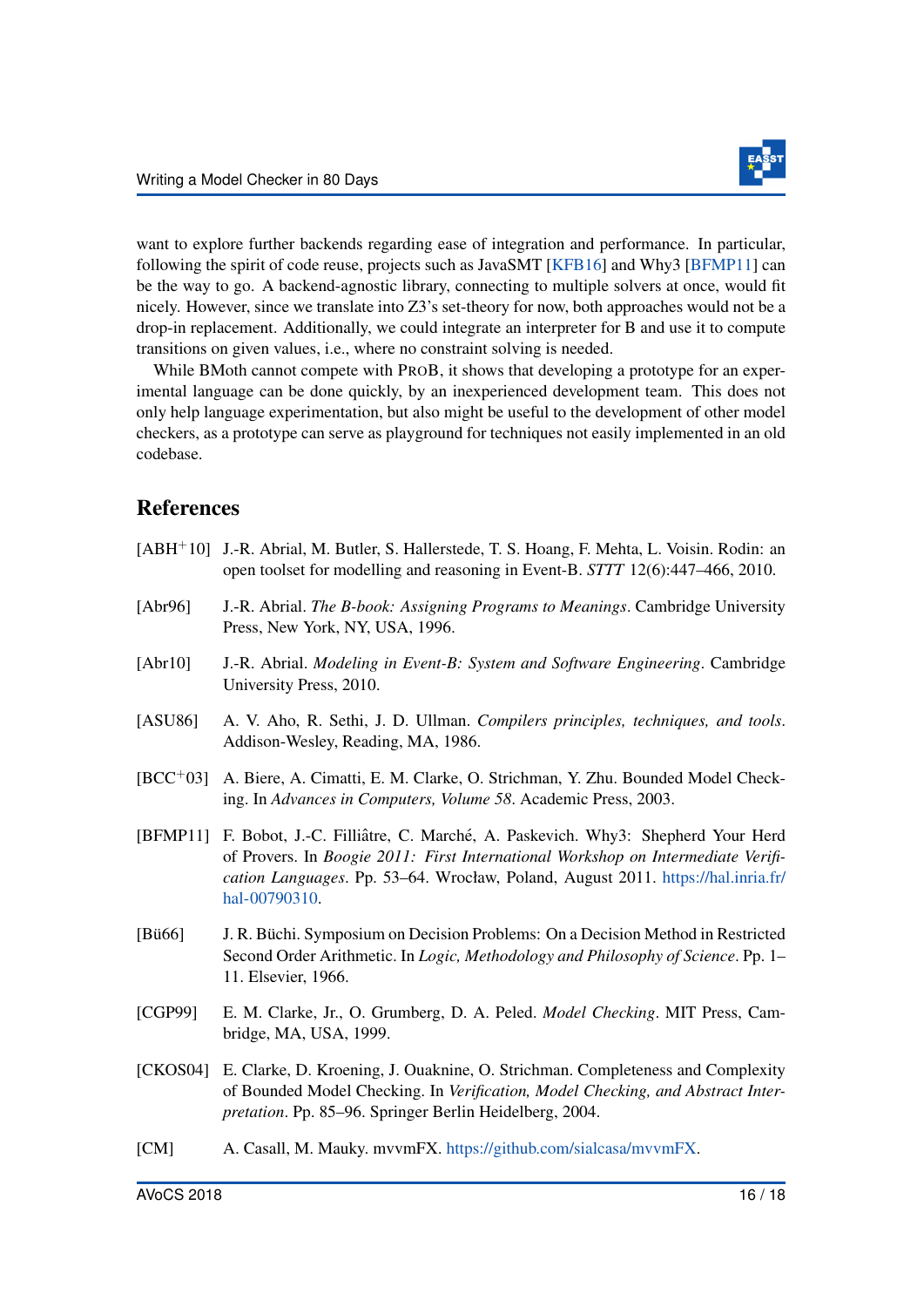

- <span id="page-17-10"></span>[COC97] M. Carlsson, G. Ottosson, B. Carlson. An open-ended finite domain constraint solver. In Glaser et al. (eds.), *Programming Languages: Implementations, Logics, and Programs*. Pp. 191–206. Springer Berlin Heidelberg, Berlin, Heidelberg, 1997.
- <span id="page-17-12"></span>[DFGV14] D. Déharbe, P. Fontaine, Y. Guyot, L. Voisin. Integrating SMT solvers in Rodin. *Science of Computer Programming* 94, Part 2(0):130–143, 2014.
- <span id="page-17-11"></span>[DLP16] I. Dobrikov, M. Leuschel, D. Plagge. LTL Model Checking under Fairness in ProB . In De Nicola and Kühn (eds.), *Software Engineering and Formal Methods*. Pp. 204– 211. Springer International Publishing, Cham, 2016.
- <span id="page-17-3"></span>[GPVW96] R. Gerth, D. Peled, M. Vardi, P. Wolper. Simple On-the-Fly Automatic Verification of Linear Temporal Logic. In Dembinski and Średniawa (eds.), *Proceedings PSTV*. IFIP Conference Proceedings, pp. 3–18. Chapman & Hall, 1996.
- <span id="page-17-13"></span>[KFB16] E. G. Karpenkov, K. Friedberger, D. Beyer. JavaSMT: A Unified Interface for SMT Solvers in Java. In Blazy and Chechik (eds.), *Verified Software. Theories, Tools, and Experiments*. Pp. 139–148. Springer, Cham, 2016.
- <span id="page-17-0"></span>[KKS19] S. Krings, P. Körner, J. Schmidt. Experience Report on An Inquiry-Based Course on Model Checking. In *Proceedings SEUH*. CEUR Workshop Proceedings. CEUR-WS.org, 2019.
- <span id="page-17-8"></span>[KL16a] S. Krings, M. Leuschel. Proof Assisted Symbolic Model Checking for B and Event-B. In *Proceedings ABZ*. LNCS 9675. Springer, 2016.
- <span id="page-17-2"></span>[KL16b] S. Krings, M. Leuschel. SMT Solvers for Validation of B and Event-B models. In *Proceedings iFM*. LNCS 9681. Springer, 2016.
- <span id="page-17-9"></span>[KL17] S. Krings, M. Leuschel. Proof assisted bounded and unbounded symbolic model checking of software and system models. *Science of Computer Programming*, 2017.
- <span id="page-17-1"></span>[Lam94] L. Lamport. The Temporal Logic of Actions. *ACM Trans. Program. Lang. Syst.* 16(3):872–923, May 1994.
- <span id="page-17-7"></span>[LB03] M. Leuschel, M. Butler. ProB: A Model Checker for B. In *Proceedings FME'03*. LNCS 2805, pp. 855–874. Springer, 2003.
- <span id="page-17-6"></span>[LB08] M. Leuschel, M. Butler. ProB: an automated analysis toolset for the B method. *Int. J. Softw. Tools Technol. Transf.* 10(2):185–203, 2008.
- <span id="page-17-5"></span>[LBD+14] M. Leuschel, J. Bendisposto, I. Dobrikov, S. Krings, D. Plagge. From Animation to Data Validation: The ProB Constraint Solver 10 Years On. In Boulanger (ed.), *Formal Methods Applied to Complex Systems: Implementation of the B Method*. Chapter 14, pp. 427–446. Wiley ISTE, Hoboken, NJ, 2014.
- <span id="page-17-4"></span>[LMS02] F. Laroussinie, N. Markey, P. Schnoebelen. Temporal Logic with Forgettable Past. In *Proceedings of the 17th Annual IEEE Symposium on Logic in Computer Science*. LICS '02, pp. 383–392. IEEE Computer Society, Washington, DC, USA, 2002.